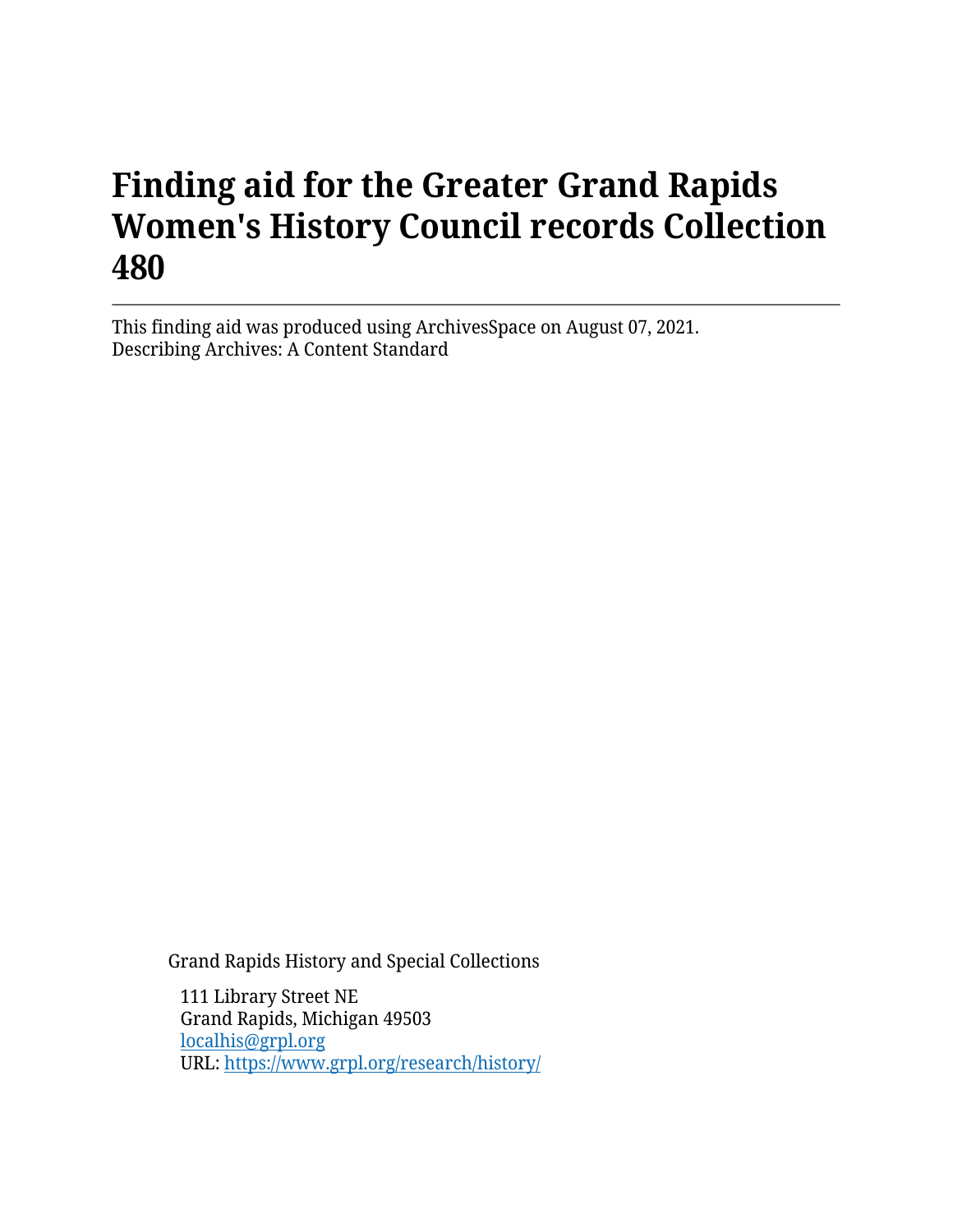# <span id="page-1-0"></span>**Table of Contents**

| 15 |  |
|----|--|
|    |  |
|    |  |
|    |  |
|    |  |
|    |  |
|    |  |
|    |  |
|    |  |
|    |  |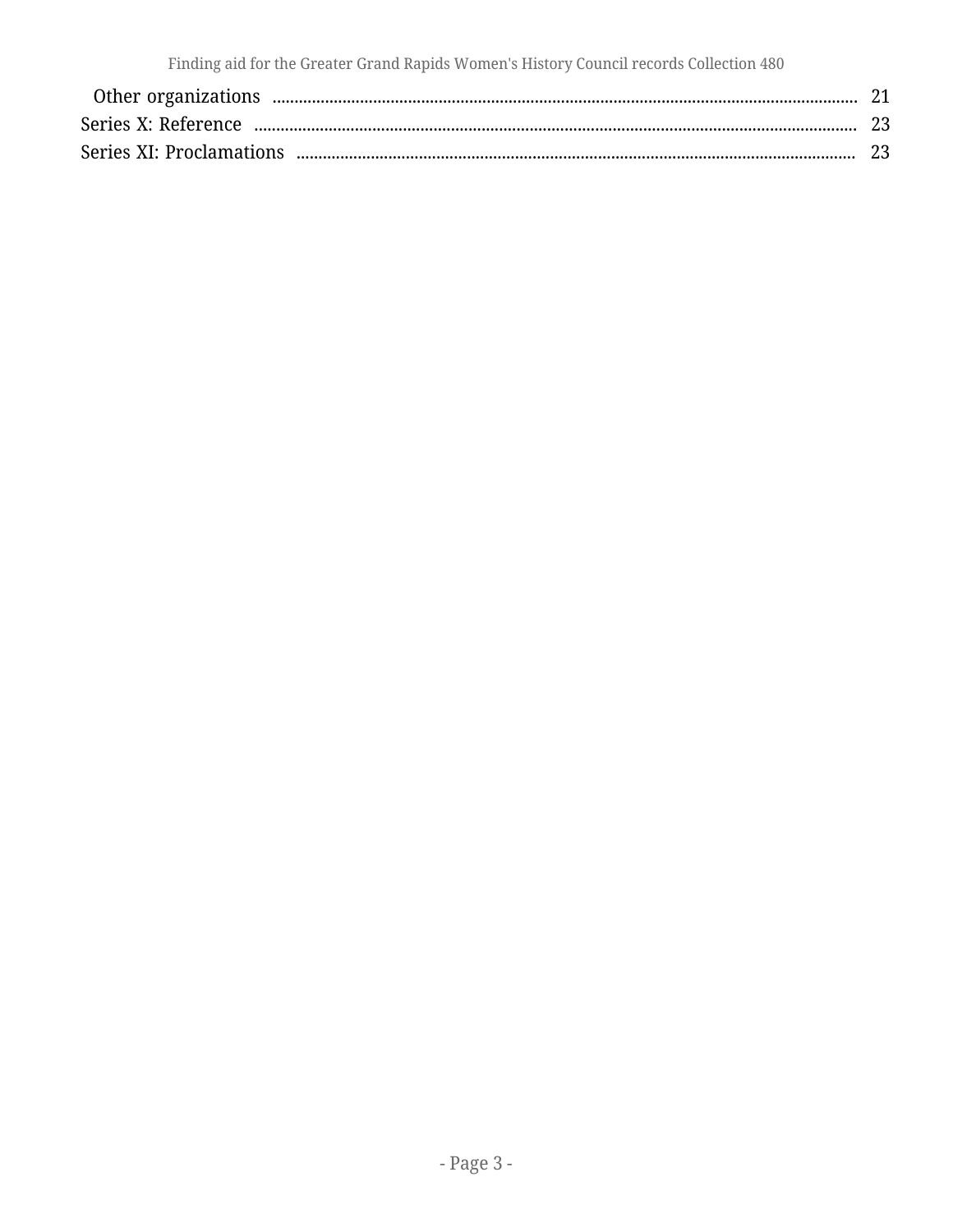# <span id="page-3-0"></span>**Summary Information**

| <b>Repository:</b>                  | <b>Grand Rapids History and Special Collections</b>                                                                                                                                                                                                                                                                                                                                                                                                                                                                                                                              |
|-------------------------------------|----------------------------------------------------------------------------------------------------------------------------------------------------------------------------------------------------------------------------------------------------------------------------------------------------------------------------------------------------------------------------------------------------------------------------------------------------------------------------------------------------------------------------------------------------------------------------------|
| <b>Creator:</b>                     | Greater Grand Rapids Women's History Council                                                                                                                                                                                                                                                                                                                                                                                                                                                                                                                                     |
| Title:                              | Greater Grand Rapids Women's History Council records                                                                                                                                                                                                                                                                                                                                                                                                                                                                                                                             |
| ID:                                 | Collection 480                                                                                                                                                                                                                                                                                                                                                                                                                                                                                                                                                                   |
| Date [inclusive]:                   | 1973-2018                                                                                                                                                                                                                                                                                                                                                                                                                                                                                                                                                                        |
| Date [bulk]:                        | 1988-2018                                                                                                                                                                                                                                                                                                                                                                                                                                                                                                                                                                        |
| <b>Physical</b><br>Description:     | 14 Linear Feet 31 boxes                                                                                                                                                                                                                                                                                                                                                                                                                                                                                                                                                          |
| Language of the<br><b>Material:</b> | English.                                                                                                                                                                                                                                                                                                                                                                                                                                                                                                                                                                         |
| Abstract:                           | The Greater Grand Rapids Women's History Council (GGRWHC)<br>is a non-profit organization in Grand Rapids, Michigan that<br>advocates for women's history. The GGRWHC is dedicated<br>to educating the community and celebrating the legacies of<br>local women, preserving knowledge of their past and inspiring<br>visions for their future. This collection contains a wide variety<br>of documents relating to women's historical programming<br>and research as well as materials concerning the day to day<br>operations of the GGRWHC. The GGRWHC is active today [2019]. |

**^** [Return to Table of Contents](#page-1-0)

# <span id="page-3-1"></span>**Biographical / Historical**

The Greater Grand Rapids Women's History Council (GGRWHC) is a non-profit organization in Grand Rapids, Michigan that advocates for women's history. The GGRWHC is dedicated to educating the community and celebrating the legacies of local women, preserving knowledge of their past and inspiring visions for their future.The GGRWHC came together in a moment when women, motivated by the effects of second-wave feminism, began to question traditionally held historical narratives. A new awareness of women's importance in the present prompted a reexamination of women and their impact throughout history.

One such milestone of that moment was the 1987 designation of March as Women's History Month. That same year, Twink Frey began research for a paper on women's history intended to mark the newly designated Women's History Month at a Grand Rapids Collectors Club meeting.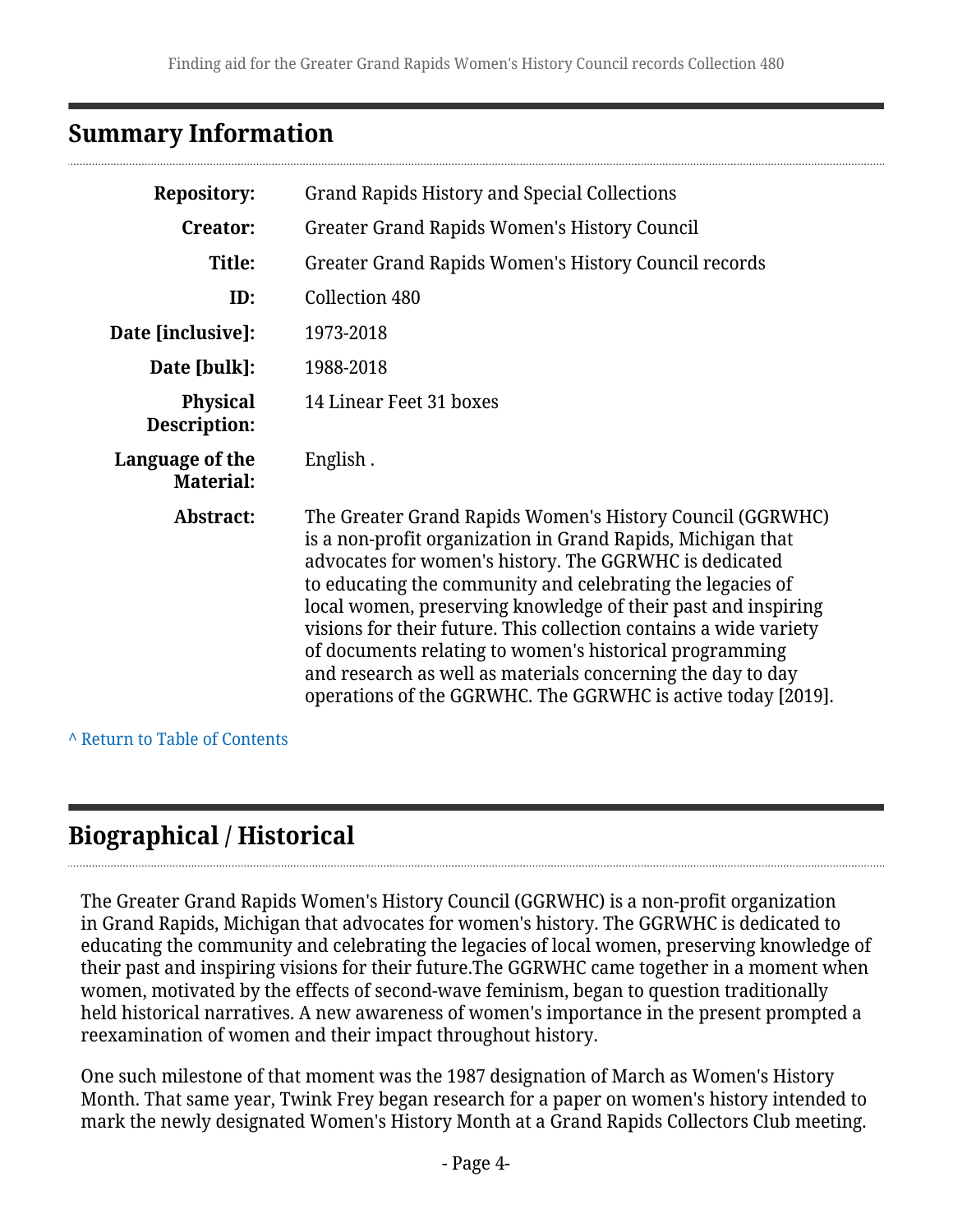To her disappointment, Frey found little to no materials on women's history. Even as women's history had been given an official month of recognition, the sources with which to celebrate it had not yet been discovered and made accessible.

With this need in mind, Frey took formal steps in 1988 to create an organization that could do the work of recovering and celebrating women's history in the Grand Rapids area. To do this she pulled together a steering committee and together they planned a conference on women's history entitled "An Ear to the Past, an Eye to the Future." In 1990 the steering committee officially incorporated as the nonprofit Greater Grand Rapids Women's History Council with the "purpose to promote the educational and historical study of women with emphasis on the greater Grand Rapids area...and other Western Michigan communities."

With so little attention given to women's history in Grand Rapids, the GGRWHC lost no time in correcting incomplete historical narratives. Some of their first projects included researching and submitting applications to the Michigan Women's Hall of Fame, creating a bibliography of women's history resources in the Grand Rapids Public Library (GRPL), creating traveling women's history exhibits, staging a centennial reenactment of the historic 1899 national convention of the National American Woman Suffrage Association held in Grand Rapids at the St. Cecilia Society (now the St. Cecilia Music Center), and instituting a local triennial celebration of Women's History Month known as Legacy. The GGRWHC also took on an instrumental role in identifying and advocating for the acquisition of vital women's historical materials into the GRPL's archival collections.

Since 2000, the GGRWHC has maintained a commitment to community-based programming by presenting at events like History Detectives at the GRPL, while also developing a presence with scholarly audiences through exhibits and presentations at academic conferences. These include the Great Lakes History conference, the Women and Gender Historians of the Midwest conference, the Midwestern History Association, the National Genealogical Society, and the Historical Society of Michigan. The recent popularity of digital history projects and methods has offered the GGRWHC new ways of doing women's history. In 2010 they digitized 60 previously recorded oral history transcripts and audiotapes, and in 2017 they reached out to Her Hat Was in the Ring, a national crowdsourcing project listing American women who ran for office prior to the 19th amendment's ratification in 1920. The GGRWHC began researching and uncovering women's elective history in Grand Rapids in the 1990s. To date they have identified 47 women who ran in 82 campaigns before 1920, all of whom will be listed on Her Hat's online database by the end of 2018.

Starting with little to no women's historical materials, the GGRWHC has become an authority and primary mover for women's history in Grand Rapids and in Michigan generally. An active organization today, the GGRWHC is busy planning future women's history presentations and events including programming for the centennial celebration of the 19th amendment in 2020.

### **^** [Return to Table of Contents](#page-1-0)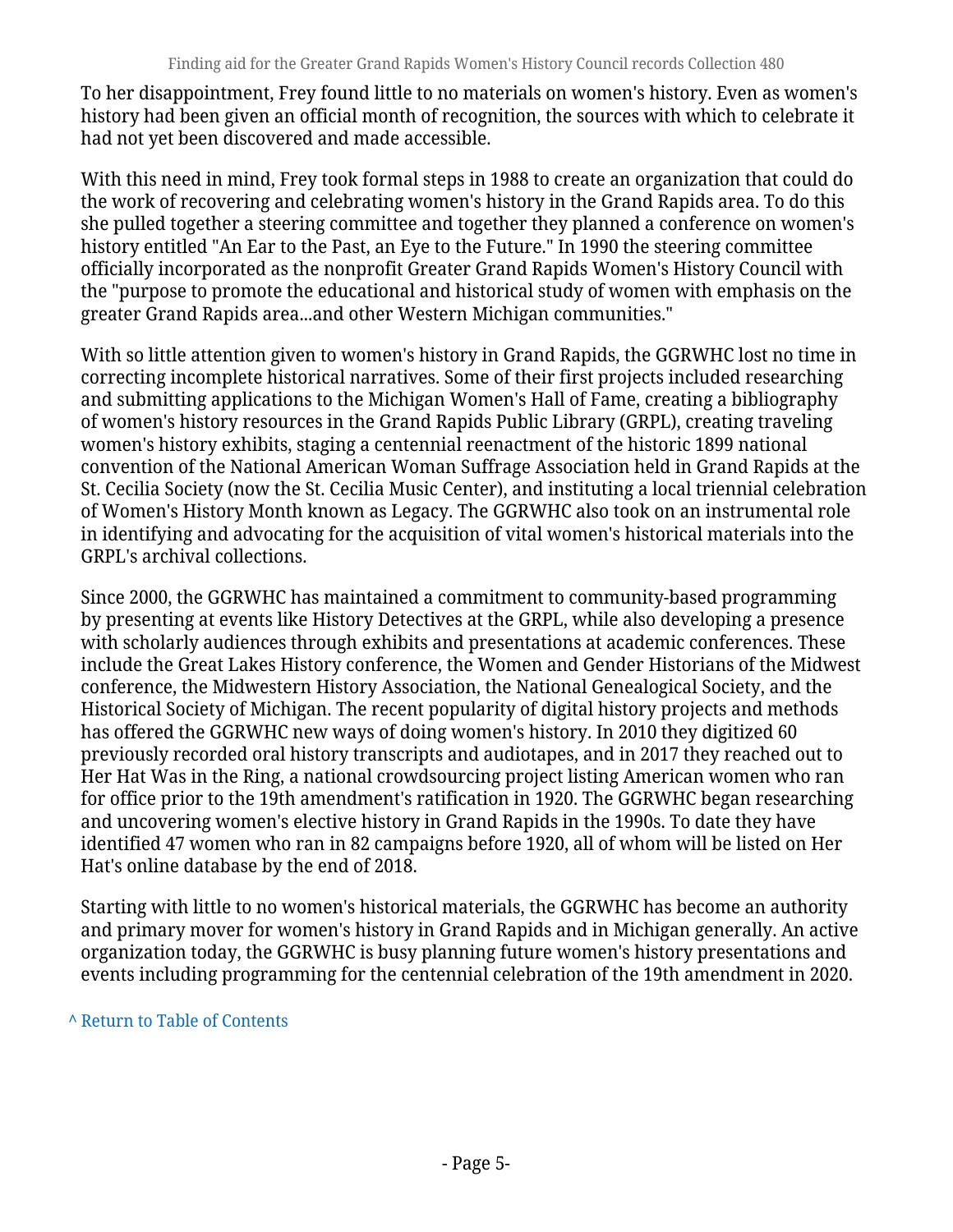# <span id="page-5-0"></span>**Scope and Contents**

The materials in the Greater Grand Rapids Women's History Council collection are organized by content but also by form and includes materials from the GGRWHC's initial start as a steering committee in the 1980s to their work in the present [2018]. This collection contains a wide variety of documents relating to women's historical programming and research as well as materials concerning the day to day operations of the GGRWHC. Included in this collection are administrative materials, event and programming related materials, materials related to Legacy (the GGRWHC's triennial Women's History Month celebration), financial records, membership records, records related to affiliated organizations, photographs, publications, reference materials, and official proclamations.

**^** [Return to Table of Contents](#page-1-0)

# <span id="page-5-1"></span>**Administrative Information**

# **Publication Statement**

Grand Rapids History and Special Collections

111 Library Street NE Grand Rapids, Michigan 49503 [localhis@grpl.org](mailto:localhis@grpl.org) URL:<https://www.grpl.org/research/history/>

# **Immediate Source of Acquisition**

Greater Grand Rapids Women's History Council, 2013.011 and 2017.048

### **^** [Return to Table of Contents](#page-1-0)

# <span id="page-5-2"></span>**Controlled Access Headings**

- Women -- Michigan -- Grand Rapids -- History
- Grand Rapids (Mich.) -- History
- Non-profits -- Michigan -- Grand Rapids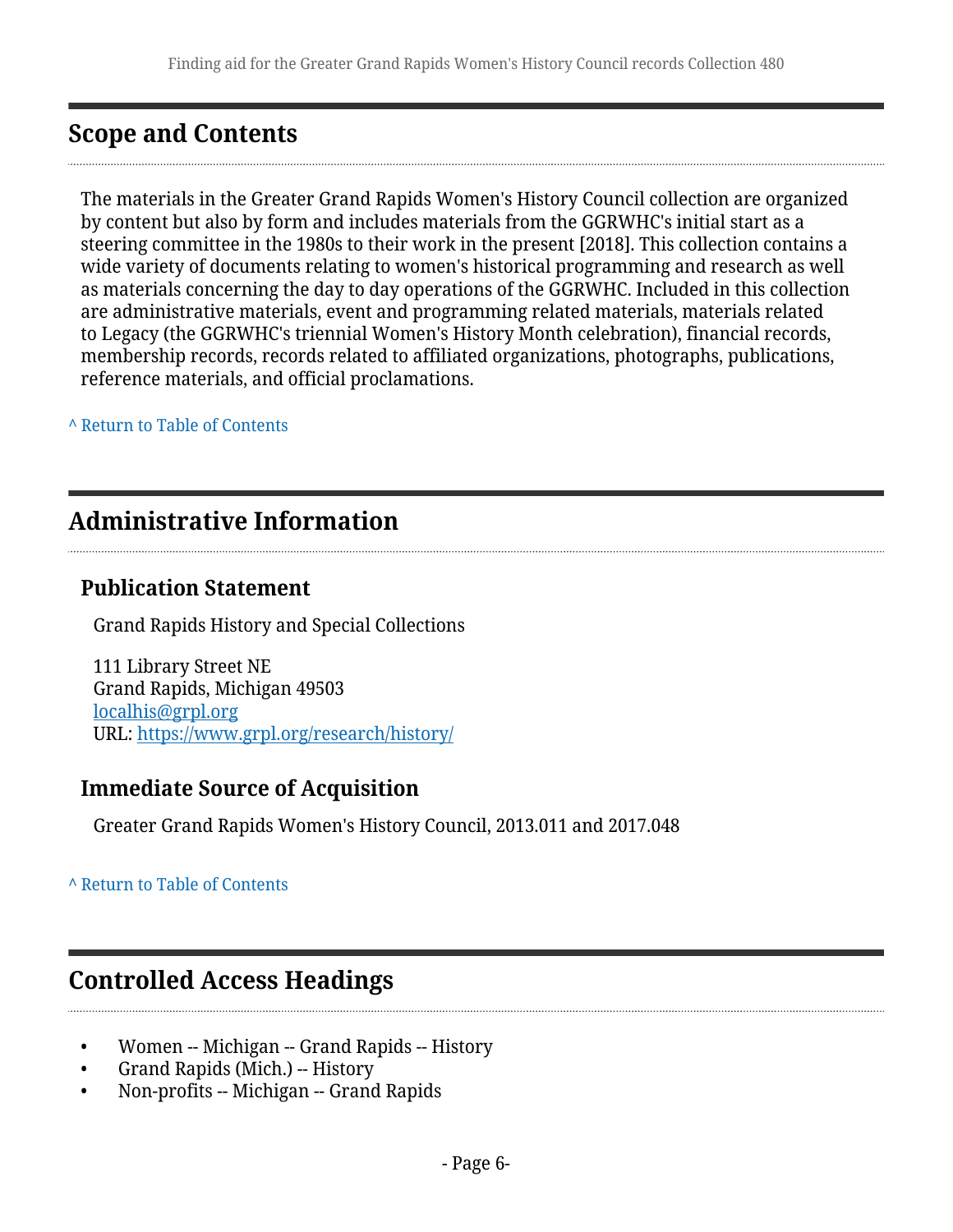• History -- Societies, etc

# <span id="page-6-0"></span>**Collection Inventory**

# <span id="page-6-1"></span>**Series I: Administrative materials, 1973-2018**

#### **Scope and Contents**

This series of administrative materials includes articles of incorporation, bylaws, annual meeting records from 1994-2004, board of directors meeting minutes from 1988 to 2017, correspondence from 1973-2009, various subcommittee materials, ephemera, grant applications, and strategic planning materials. This series also contains the original finding aid used by the GGRWHC before the collection's donation to the Grand Rapids Public Library

### <span id="page-6-2"></span>**Subseries A: Board of Directors Minutes , 1988-2017**

| <b>Title/Description</b>                      | <b>Instances</b> |           |
|-----------------------------------------------|------------------|-----------|
| Board of directors meeting minutes, 1988-1993 | Box 1            | Folder 9  |
| Board of directors meeting minutes, 1994-1998 | Box 1            | Folder 10 |
| Board of directors meeting minutes, 1999-2001 | Box 1            | Folder 11 |
| Board of directors meeting minutes, 2002-2005 | Box 1            | Folder 12 |
| Board of directors meeting minutes, 2006-2008 | Box 2            | Folder 1  |
| Board of directors meeting minutes, 2009-2012 | Box 2            | Folder 2  |
| Board of directors meeting minutes, 2012-2013 | Box 2            | Folder 3  |
| Board of directors meeting minutes, 2014-2015 | Box 2            | Folder 4  |
| Board of directors meeting minutes, 2015-2017 | Box 2            | Folder 5  |
| Board of directors meeting minutes, 2017-2018 | Box 2            | Folder 10 |

# <span id="page-6-3"></span>**Subseries B: Board of directors and incorporation records, 1988-2016, n.d.**

| <b>Title/Description</b>                          | <b>Instances</b> |          |
|---------------------------------------------------|------------------|----------|
| Articles, amendments, and bylaws, 1994-2016, n.d. | Box 1            | Folder 3 |
| Articles of incorporation, 1990, n.d.             | Box 1            | Folder 4 |
| Board of directors biographical information, n.d. | Box 1            | Folder 6 |
| Board of directors calendar of events, 1988-2006  | Box 1            | Folder 7 |
| Board of directors lists, 1991-2007, n.d.         | Box 1            | Folder 8 |

# <span id="page-6-4"></span>**Subseries C: Correspondence , 1973-2009**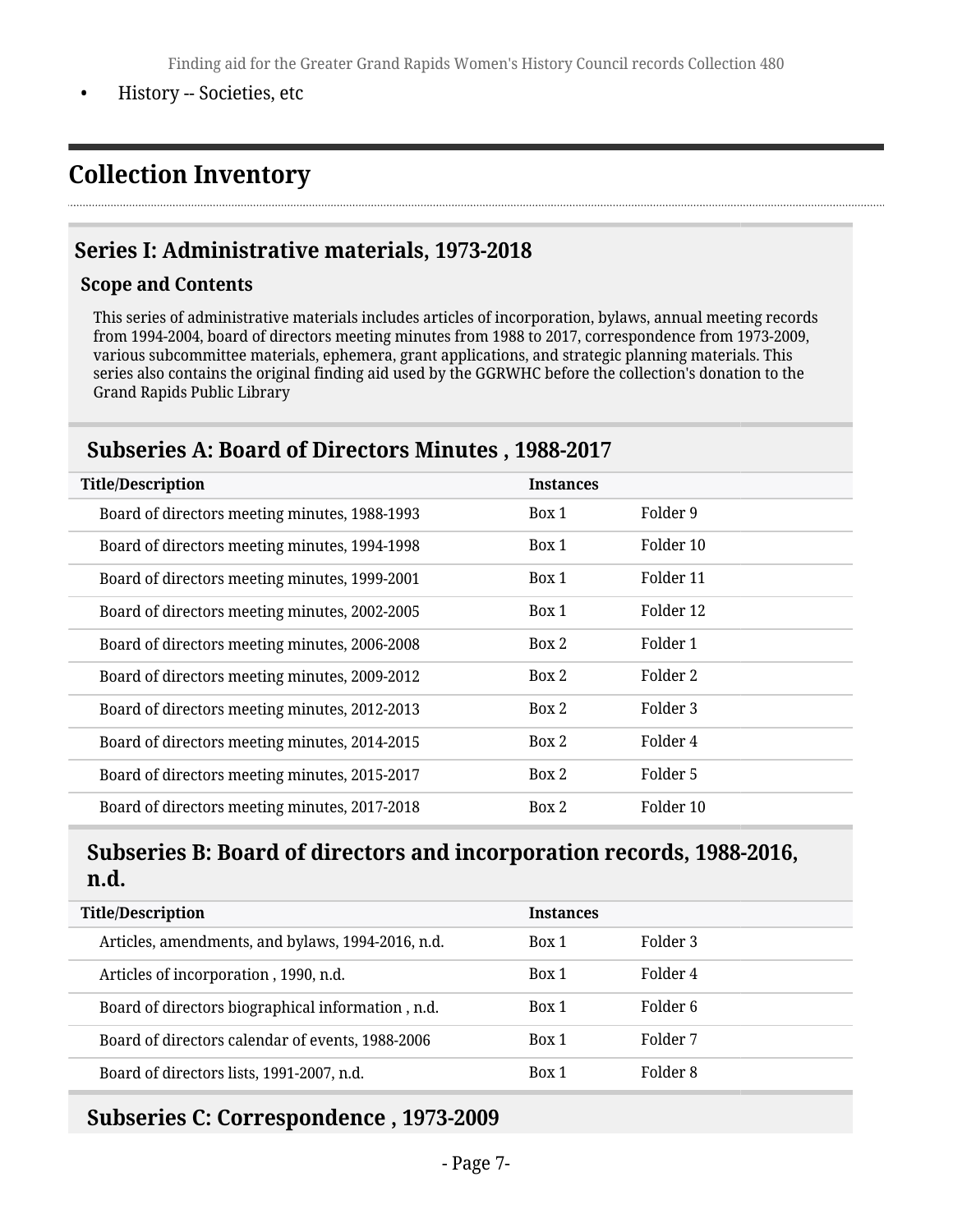| <b>Title/Description</b>  | <b>Instances</b> |          |
|---------------------------|------------------|----------|
| Correspondence, 1973-1995 | Box 2            | Folder 7 |
| Correspondence, 1996      | Box 2            | Folder 8 |
| Correspondence, 1997-2009 | Box 2            | Folder 9 |

# <span id="page-7-0"></span>**Subseries D: Planning and committee records, 1989-2006, n.d.**

| <b>Title/Description</b>                                             | <b>Instances</b> |                     |
|----------------------------------------------------------------------|------------------|---------------------|
| Miscellaneous administrative materials, n.d.                         | Box 1            | Folder 1            |
| Annual meeting for GGRWHC, 1994-2004                                 | Box 1            | Folder 2            |
| Bibliography committee, 1989-2004, n.d.                              | Box 1            | Folder 5            |
| Education committee, 1991-1999                                       | Box 3            | Folder 1            |
| Executive committee, 2001                                            | Box 3            | Folder 2            |
| Finance committee, 1990-1999                                         | Box 3            | Folder 3            |
| GGRWHC website, 2000-2004, n.d.                                      | Box 3            | Folder 15           |
| Mission statements, 1997-2005, n.d.                                  | Box 4            | Folder 2            |
| Nominating committee, 1994-2006, n.d.                                | Box 4            | Folder 4            |
| Oral history committee, 1989-2005, n.d.                              | Box 4            | Folder 5            |
| Organizational subcommittee, 2003                                    | Box 4            | Folder <sub>6</sub> |
| Public relations committee, 1995-1997, n.d.                          | Box 4            | Folder 9            |
| Recognition and research committee, 1996-2004, n.d.                  | Box 4            | Folder 10           |
| Strategic planning, 1995                                             | Box 4            | Folder 12           |
| Strategic planning, 1995-2003, n.d.                                  | Box 5            | Folder 1            |
| Business cards, miscellaneous business materials, n.d.               | Box 2            | Folder <sub>6</sub> |
| Grand Rapids Community College printing, 2000-2003                   | Box 3            | Folder 4            |
| Grand Rapids Community College lease and key contracts,<br>1996-2012 | Box 3            | Folder 5            |
| Kellie Bolster, finding aids, 2012                                   | Box 3            | Folder 16           |
| Kellie Bolster, finding aids, 2012                                   | Box 4            | Folder 1            |
| Nokomis foundation, technology grant, 2000-2002, n.d.                | Box 4            | Folder 3            |

### **^** [Return to Table of Contents](#page-1-0)

# <span id="page-7-1"></span>**Series II: Events, 1984-2018, n.d.**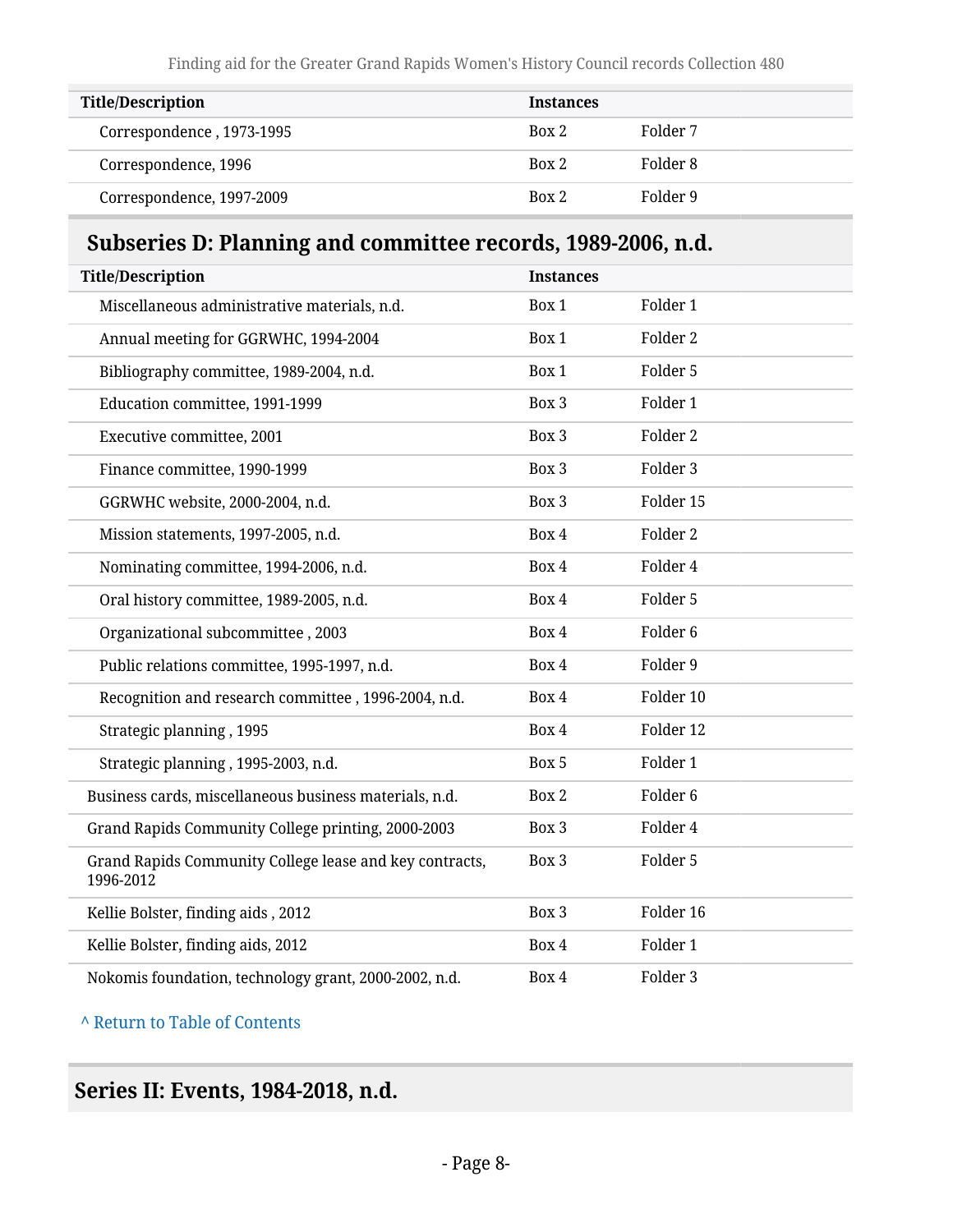### **Scope and Contents**

This series contains materials related to events planned and or participated in by the GGRWHC. The noticeable variety of event types reflects the GGRWHC's wide ranging interests and their ability to share women's history with popular and scholarly audiences alike. Notable in this series are records for "An Ear to the Past and an Eye to the Future," the first conference planned by the steering committee that would later become the first GGRWHC board.

# <span id="page-8-0"></span>**Subseries A: Women's History Month , 1991-1999, 2004-2005**

| <b>Title/Description</b>                                          | <b>Instances</b> |                     |  |
|-------------------------------------------------------------------|------------------|---------------------|--|
| Women's History Month, 1991                                       | Box 8            | Folder 5            |  |
| Women's History Month, 1992                                       | Box 8            | Folder <sub>6</sub> |  |
| Women's History Month, 1993                                       | Box 8            | Folder 7            |  |
| Women's History Month, 1994                                       | Box 8            | Folder 8            |  |
| Women's History Month, 1995                                       | Box 8            | Folder 9            |  |
| Women's History Month, 1996                                       | Box 8            | Folder 10           |  |
| Women's History Month, 1997                                       | Box 8            | Folder 11           |  |
| Women's History Month, 1998                                       | Box 8            | Folder 12           |  |
| Women's History Month, 1999                                       | Box 8            | Folder 13           |  |
| Women's History Month, 2004                                       | Box 8            | Folder 14           |  |
| Women's History Month, 2005                                       | Box 8            | Folder 15           |  |
| The Amy Beach Project, 1991-1998                                  | Box 5            | Folder 2            |  |
| "An Ear to the Past and an Eye to the Future", 1988               | Box 5            | Folder 3            |  |
| "Buried Voices, Buried Lives", n.d.                               | Box 5            | Folder 4            |  |
| Five Wars, 1997                                                   | Box 5            | Folder 5            |  |
| Great Lakes History Conference, 2002-2005                         | Box 5            | Folder <sub>6</sub> |  |
| Michigan Women's Studies Association Conference,<br>1993-2003     | Box 7            | Folder 4            |  |
| Miscellaneous events, 1984-2012, 2014-2018, n.d.                  | Box 7            | Folder 5            |  |
| Outstanding women photo essay, 1999                               | Box 7            | Folder <sub>6</sub> |  |
| "A Piece of My Heart", 1996                                       | Box 7            | Folder 7            |  |
| Research and recognition committee writing workshop,<br>2007-2008 | Box 7            | Folder 8            |  |
| Speakers, n.d.                                                    | Box 7            | Folder 9            |  |
| Suffrage centennial, 1999                                         | Box 8            | Folder 1            |  |
| Theater benefits, 1996-1999                                       | Box 8            | Folder 2            |  |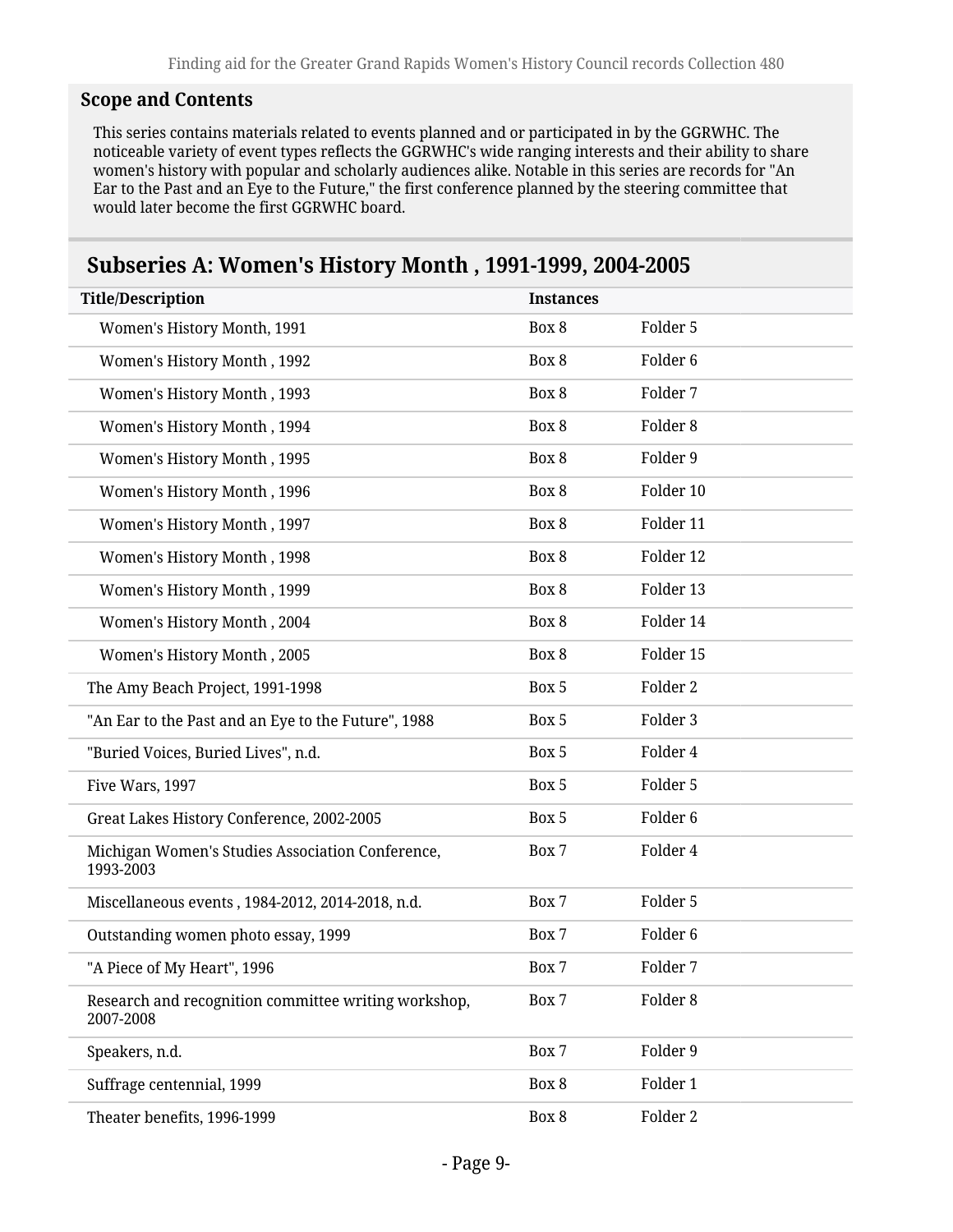Finding aid for the Greater Grand Rapids Women's History Council records Collection 480

| West Michigan's Women's Expo, 1999-2000                                                                            | Box 8         | Folder 3  |
|--------------------------------------------------------------------------------------------------------------------|---------------|-----------|
| Women's Equality Day, 1995-1996                                                                                    | Box 8         | Folder 4  |
| World War II: Personal accounts, Pearl Harbor to V-J Day,<br>1993                                                  | Box 8         | Folder 16 |
| 30th Anniversary, State of Michigan Special Tribute to<br>Greater Grand Rapids Women's History Council, 2018-03-18 | <b>Box 31</b> | Folder 1  |

#### **^** [Return to Table of Contents](#page-1-0)

# <span id="page-9-0"></span>**Series III: Legacy , 1991-2006, 2008-2010, n.d.**

#### **Scope and Contents**

This series contains planning materials for Legacy, the GGRWHC's triennial Women's History Month celebration. Legacy started in 1991 as an effort to recover and raise awareness of women's history in the community and within local institutions. Their efforts brought together more than 50 local institutions representing the arts, education, health care, business, labor, religion, and social causes with exhibits and programming. It's focus changed in subsequent years as event leadership moved from the Council's to a separate planning committee led by co-chairs. Legacy was last celebrated by the Council in 2010, though the council continues to celebrate Women's History Month and the legacies of women in Grand Rapids

# <span id="page-9-1"></span>**Subseries A: Legacy 1991, 1990-1992**

| <b>Instances</b> |                     |
|------------------|---------------------|
| Box 16           | Folder 1            |
| Box 16           | Folder 2            |
| Box 16           | Folder <sub>3</sub> |
| Box 16           | Folder 4            |
| <b>Box 16</b>    | Folder 5            |
| <b>Box 16</b>    | Folder 6            |
| <b>Box 16</b>    | Folder 7            |
| Box 16           | Folder 8            |
| <b>Box 16</b>    | Folder 9            |
|                  |                     |

## <span id="page-9-2"></span>**Subseries B: Legacy 1994, 1993-1996, n.d.**

| <b>Title/Description</b>           | <b>Instances</b> |           |
|------------------------------------|------------------|-----------|
| Bookmarks and T-shirts, 1994, 1996 | <b>Box 16</b>    | Folder 10 |
| Calendar of events, 1994           | <b>Box 16</b>    | Folder 11 |
| Committees, 1994                   | <b>Box 16</b>    | Folder 12 |
| Correspondence, 1994-1995, n.d     | <b>Box 16</b>    | Folder 13 |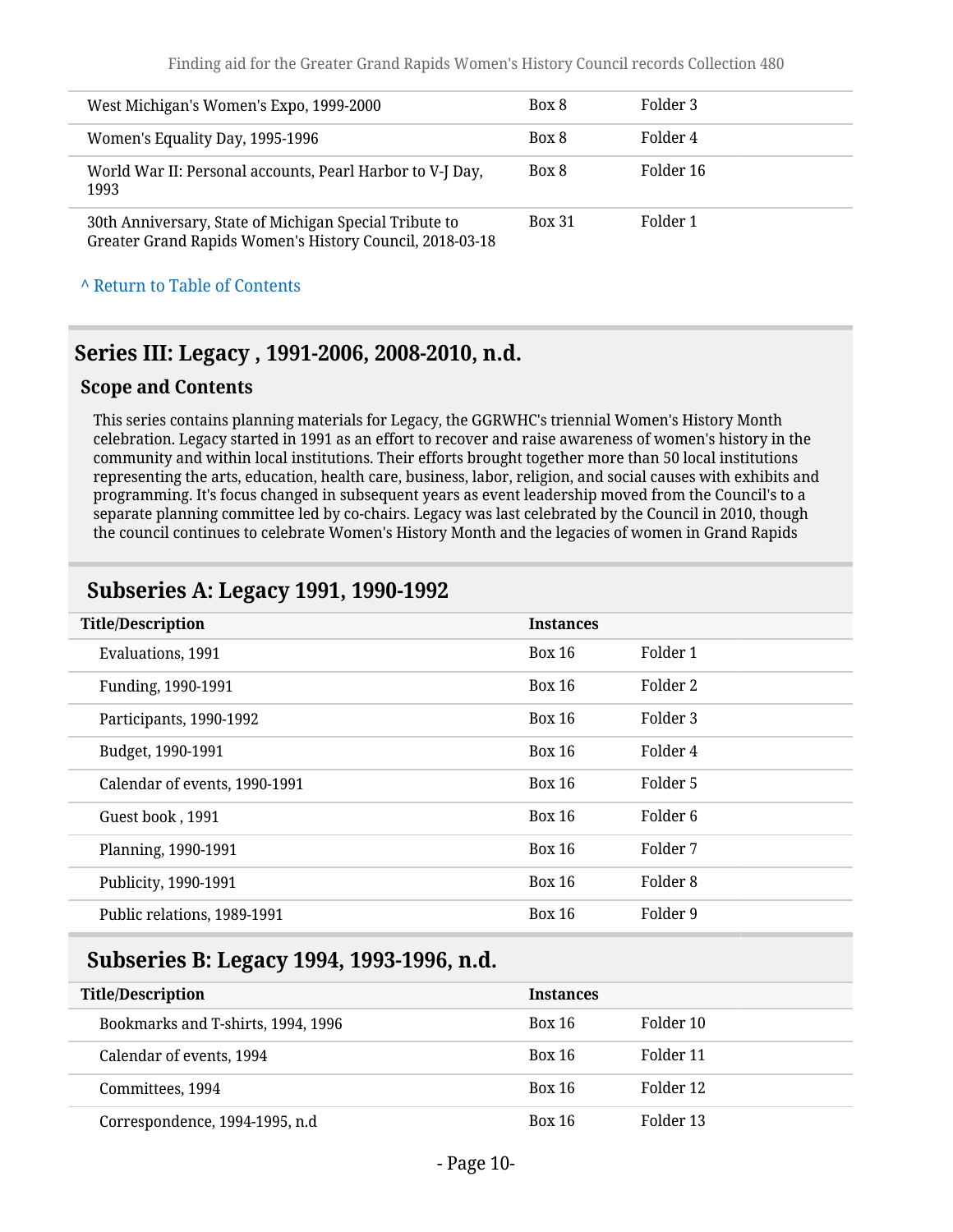Finding aid for the Greater Grand Rapids Women's History Council records Collection 480

| Donor lists and correspondance, 1993-1994         | Box 16        | Folder 14           |
|---------------------------------------------------|---------------|---------------------|
| Events, 1994                                      | Box 16        | Folder 15           |
| Events, 1994                                      | Box 16        | Folder 16           |
| Evaluations and final report, 1994                | <b>Box 17</b> | Folder 1            |
| Event information, 1994                           | <b>Box 17</b> | Folder 2            |
| Financial, 1994                                   | <b>Box 17</b> | Folder 3            |
| Frey Foundation and Nokomis Foundation, 1993-1994 | <b>Box 17</b> | Folder 4            |
| GVSU and Kent County Library, 1994                | <b>Box 17</b> | Folder 5            |
| Highlighted women biographical data, 1993-1994    | <b>Box 17</b> | Folder <sub>6</sub> |
| Publications, 1994                                | <b>Box 17</b> | Folder 7            |
| Public relations, 1994                            | <b>Box 17</b> | Folder 8            |
| Miscellaneous, 1994                               | <b>Box 17</b> | Folder 9            |
| Publicity folders, 1994                           | <b>Box 17</b> | Folder 10           |
|                                                   |               |                     |

# <span id="page-10-0"></span>**Subseries C: Legacy 1997, 1995-1997, n.d.**

| <b>Title/Description</b>                    | <b>Instances</b> |                     |
|---------------------------------------------|------------------|---------------------|
| Articles and magazines, 1997                | <b>Box 17</b>    | Folder 11           |
| Budgets and receipts, 1997                  | <b>Box 17</b>    | Folder 12           |
| Calendar of events, 1997                    | <b>Box 17</b>    | Folder 13           |
| Committees, 1997                            | <b>Box 17</b>    | Folder 14           |
| Correspondence, 1995-1997                   | <b>Box 17</b>    | Folder 15           |
| Donors and sponsorship, 1996-1997           | <b>Box 18</b>    | Folder 1            |
| <b>Events</b> , 1997                        | <b>Box 18</b>    | Folder <sub>2</sub> |
| Events, 1997                                | <b>Box 18</b>    | Folder <sub>3</sub> |
| Events, 1997                                | <b>Box 18</b>    | Folder 4            |
| Legacy awards, 1996-1997                    | <b>Box 18</b>    | Folder 5            |
| Miscellaneous, 1997                         | <b>Box 18</b>    | Folder <sub>6</sub> |
| Names, n.d.                                 | <b>Box 18</b>    | Folder 7            |
| Public relations, 1997                      | <b>Box 18</b>    | Folder <sub>8</sub> |
| Speaker application, 1997                   | <b>Box 18</b>    | Folder 9            |
| Steering committee, 1997                    | <b>Box 18</b>    | Folder 10           |
| Tickets, 1997                               | <b>Box 19</b>    | Folder 1            |
| UICA celebrates Women's History Month, 1997 | <b>Box 19</b>    | Folder <sub>2</sub> |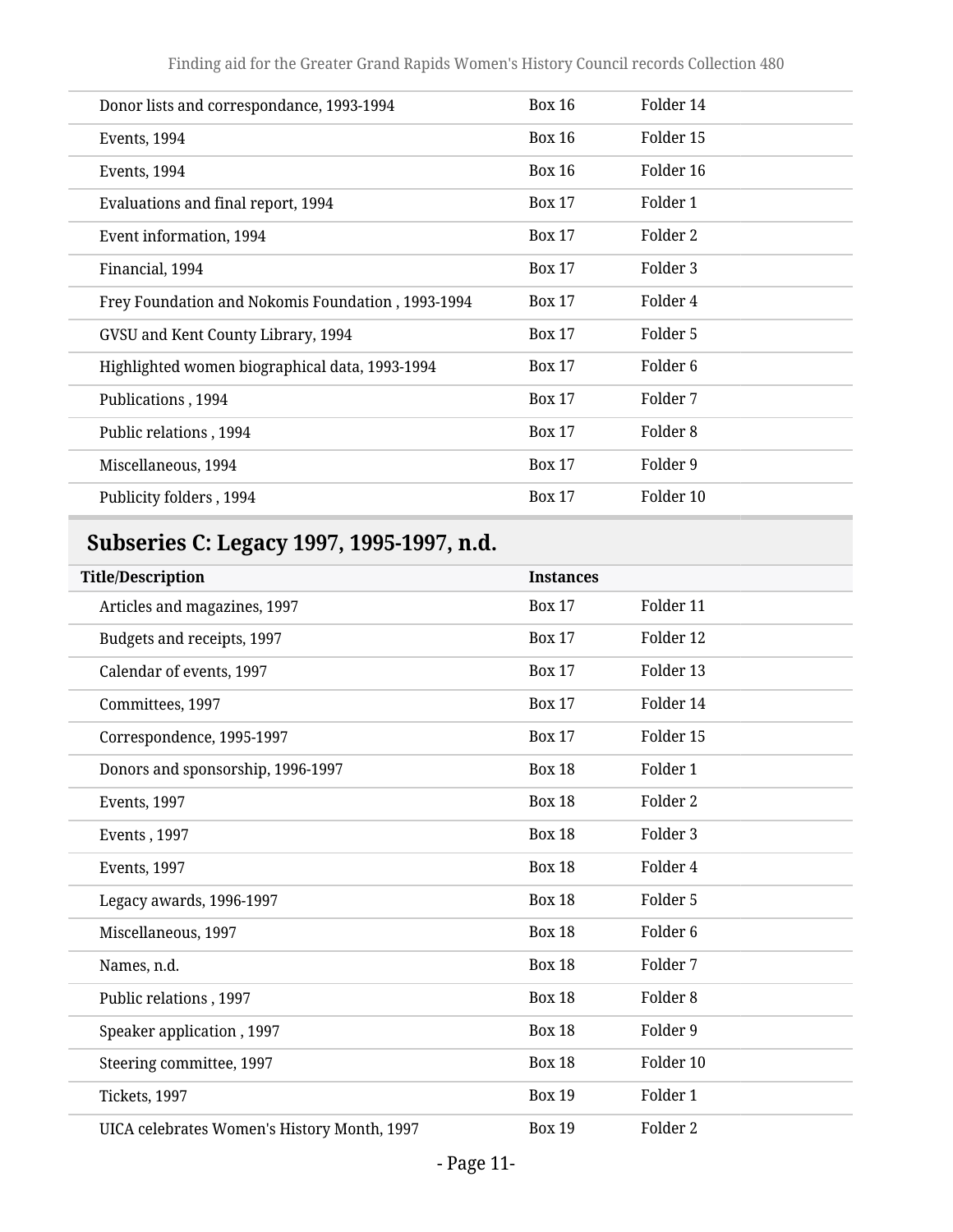# <span id="page-11-0"></span>**Subseries D: Legacy 2000, 1997-2001, n.d.**

| <b>Title/Description</b>                            | <b>Instances</b> |                     |
|-----------------------------------------------------|------------------|---------------------|
| Biographical information, 2000                      | Box 8            | Folder 17           |
| Budget, 2000                                        | Box 9            | Folder 1            |
| Calendar of events and timeline, 2000               | Box 9            | Folder <sub>2</sub> |
| Committees and planning, 2000                       | Box 9            | Folder 3            |
| Correspondence, 1998-2001                           | Box 9            | Folder 4            |
| Evaluations, 2000                                   | Box 9            | Folder 5            |
| Events, 2000, n.d.                                  | Box 9            | Folder <sub>6</sub> |
| Fundraising, 1998-2000                              | Box 9            | Folder 7            |
| Higher education sub-committee, 1998-2000           | Box 9            | Folder 8            |
| Invoices, 1998-2000                                 | Box 9            | Folder 9            |
| Kathryn Kish Sklar, 1999-2000                       | Box 9            | Folder 10           |
| Kickoff events, 1999-2000                           | Box 9            | Folder 11           |
| Magazines, 1999-2000                                | <b>Box 10</b>    | Folder 1            |
| Mailing list, organizations and sponsors, 1998-2000 | <b>Box 10</b>    | Folder <sub>2</sub> |
| Nokomis Foundation, 1999-2000                       | <b>Box 10</b>    | Folder 3            |
| Participation sign up, 1999, n.d.                   | <b>Box 10</b>    | Folder 4            |
| Press releases, 1999-2000                           | <b>Box 10</b>    | Folder 5            |
| Promotional materials, 1997-2000                    | <b>Box 10</b>    | Folder <sub>6</sub> |
| Research projects, 1998                             | <b>Box 10</b>    | Folder 7            |
| Speaker's bureau, 2000                              | <b>Box 10</b>    | Folder <sub>8</sub> |
| Steering committee, 1998-2000                       | <b>Box 10</b>    | Folder 9            |
|                                                     |                  |                     |

# <span id="page-11-1"></span>**Subseries E: Legacy 2003, 2002-2004, n.d.**

| <b>Title/Description</b>               | <b>Instances</b> |          |
|----------------------------------------|------------------|----------|
| Contacts and mailing lists, 2002, n.d. | <b>Box 11</b>    | Folder 1 |
| Correspondence, 2002-2003              | <b>Box 11</b>    | Folder 2 |
| Evaluations, 2003                      | <b>Box 11</b>    | Folder 3 |
| Events, 2002-2003, n.d.                | <b>Box 11</b>    | Folder 4 |
| Invoices and receipts, 2003-2004       | <b>Box 11</b>    | Folder 5 |
| Kickoff breakfast, 2003                | <b>Box 19</b>    | Folder 3 |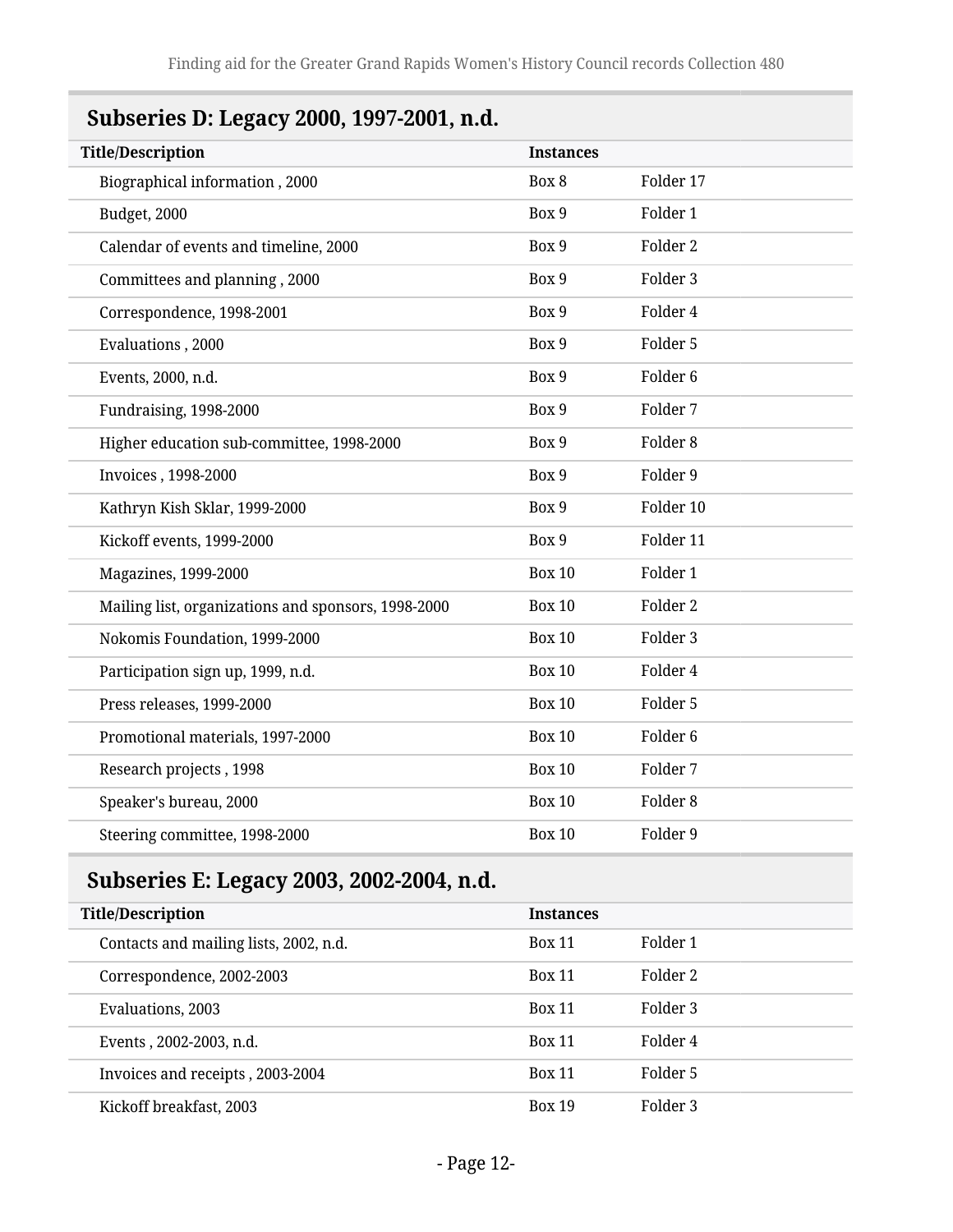Finding aid for the Greater Grand Rapids Women's History Council records Collection 480

| Miscellaneous, 2002-2003  | <b>Box 19</b> | Folder 4 |
|---------------------------|---------------|----------|
| Participant sign up, 2003 | <b>Box 19</b> | Folder 5 |
| Publicity, 2003           | <b>Box 19</b> | Folder 6 |

# <span id="page-12-0"></span>**Subseries F: Legacy 2006, 2005-2006**

| <b>Instances</b> |           |
|------------------|-----------|
| <b>Box 19</b>    | Folder 7  |
| <b>Box 19</b>    | Folder 8  |
| <b>Box 19</b>    | Folder 9  |
| <b>Box 19</b>    | Folder 10 |
| <b>Box 19</b>    | Folder 11 |
| <b>Box 19</b>    | Folder 12 |
| <b>Box 20</b>    | Folder 1  |
| <b>Box 20</b>    | Folder 2  |
| <b>Box 20</b>    | Folder 3  |
|                  |           |

# <span id="page-12-1"></span>**Subseries G: Legacy 2010, 2008-2010**

| <b>Title/Description</b>  | <b>Instances</b> |          |
|---------------------------|------------------|----------|
| Correspondence, 2008-2010 | <b>Box 20</b>    | Folder 4 |
| Meetings, 2008-2010       | <b>Box 20</b>    | Folder 5 |
| Planning, 2009-2010       | <b>Box 20</b>    | Folder 6 |

**^** [Return to Table of Contents](#page-1-0)

### <span id="page-12-2"></span>**Series IV: Financial , 1986-2013, n.d.**

#### **Scope and Contents**

This series covers the GGRWHC's financial activity from 1986 through 2013. It includes bills, receipts, revenue and expense reports, deposit forms, and other financial documents necessary to the operation of a nonprofit historical organization.

| <b>Title/Description</b>    | <b>Instances</b> |          |
|-----------------------------|------------------|----------|
| Account activity, 1999-2013 | <b>Box 11</b>    | Folder 6 |
| Account balances, 2004-2005 | <b>Box 11</b>    | Folder 7 |
| Balance sheets, 1994-2003   | <b>Box 11</b>    | Folder 8 |
| Budget, 1995-2005           | <b>Box 11</b>    | Folder 9 |
|                             |                  |          |

Correspondence , 1988-2000, 2007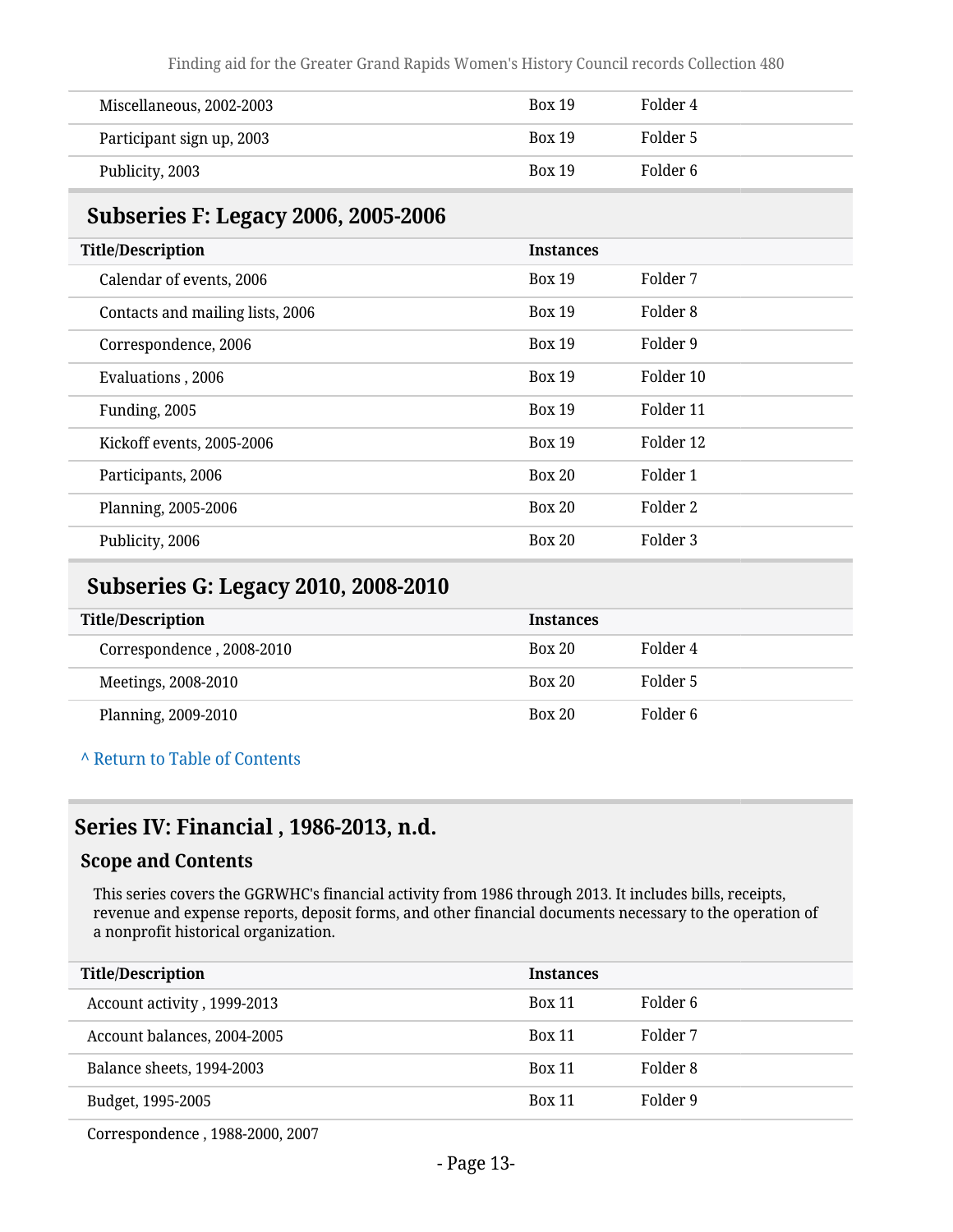|                                       | <b>Box 11</b> | Folder 10 |
|---------------------------------------|---------------|-----------|
| Financial statements, 1988-2005, 2010 | <b>Box 11</b> | Folder 11 |
| Income and expenditures, 1998-2007    | <b>Box 11</b> | Folder 12 |
| Revenue and expense report, 2014-2015 | <b>Box 11</b> | Folder 13 |

**^** [Return to Table of Contents](#page-1-0)

# <span id="page-13-0"></span>**Series V: Media, 1994, 1997, 2000, 2002-2012, n.d.**

### **Scope and Contents**

This series contains GGRWHC media storage devices from the 1990s through roughly 2012. Included are one cassette tape recording of PBS NewsHour's Margaret Warner speaking at Legacy 1997, several CD ROMS storing newsletters from 2004-2005 and Legacy event materials, various floppy disks storing Legacy 2000 planning materials and assorted women's history materials, and two USB drives, the first containing miscellaneous GGRWHC files from 2008 to 2010 and the other storing Merry Malfroid's files from 2002 to 2012.

| <b>Title/Description</b>                              | <b>Instances</b> |                     |
|-------------------------------------------------------|------------------|---------------------|
| Cassette tape: Margaret Warner, 1997                  | <b>Box 20</b>    | Folder 7            |
| CD ROM: fall newsletter, 2004                         | <b>Box 20</b>    | Folder <sub>8</sub> |
| CD ROM: fall newsletter, 2005                         | <b>Box 20</b>    | Folder 9            |
| CD ROM: Legacy 2006 kickoff, 2005                     | <b>Box 21</b>    | Folder 1            |
| CD ROM: spring newsletter, 2004                       | <b>Box 21</b>    | Folder <sub>2</sub> |
| CD ROM: winter newsletter, 2004                       | <b>Box 21</b>    | Folder 3            |
| Floppy disk: GGRWHC pin label, n.d.                   | <b>Box 21</b>    | Folder 4            |
| 5.25" Floppy disk: Legacy 1997, 1997                  | <b>Box 21</b>    | Folder 5            |
| 5.25" Floppy disk: Legacy 2000, 1994                  | <b>Box 21</b>    | Folder <sub>6</sub> |
| Floppy disk: Legacy 2000, 1994                        | <b>Box 21</b>    | Folder 7            |
| Floppy disk: Legacy 2000, 1994                        | <b>Box 21</b>    | Folder <sub>8</sub> |
| Floppy disk: Legacy 2000, 1994                        | <b>Box 21</b>    | Folder 9            |
| Floppy disk: Legacy 2000, 2000                        | <b>Box 21</b>    | Folder 10           |
| Floppy disk: Legacy 2000, promotional materials, 2000 | <b>Box 21</b>    | Folder 11           |
| Floppy disk: women's bibliography, n.d.               | <b>Box 21</b>    | Folder 12           |
| Floppy disk: Women's History Month calendar, 2003     | <b>Box 21</b>    | Folder 13           |
| Floppy disk: Miscellaneous, n.d.                      | <b>Box 21</b>    | Folder 14           |
| 5.25" Floppy disk (Tandy): Legacy 1994, 1994          | <b>Box 21</b>    | Folder 15           |
| USB drive: GGRWHC files, 2008-2010                    | <b>Box 21</b>    | Folder 16           |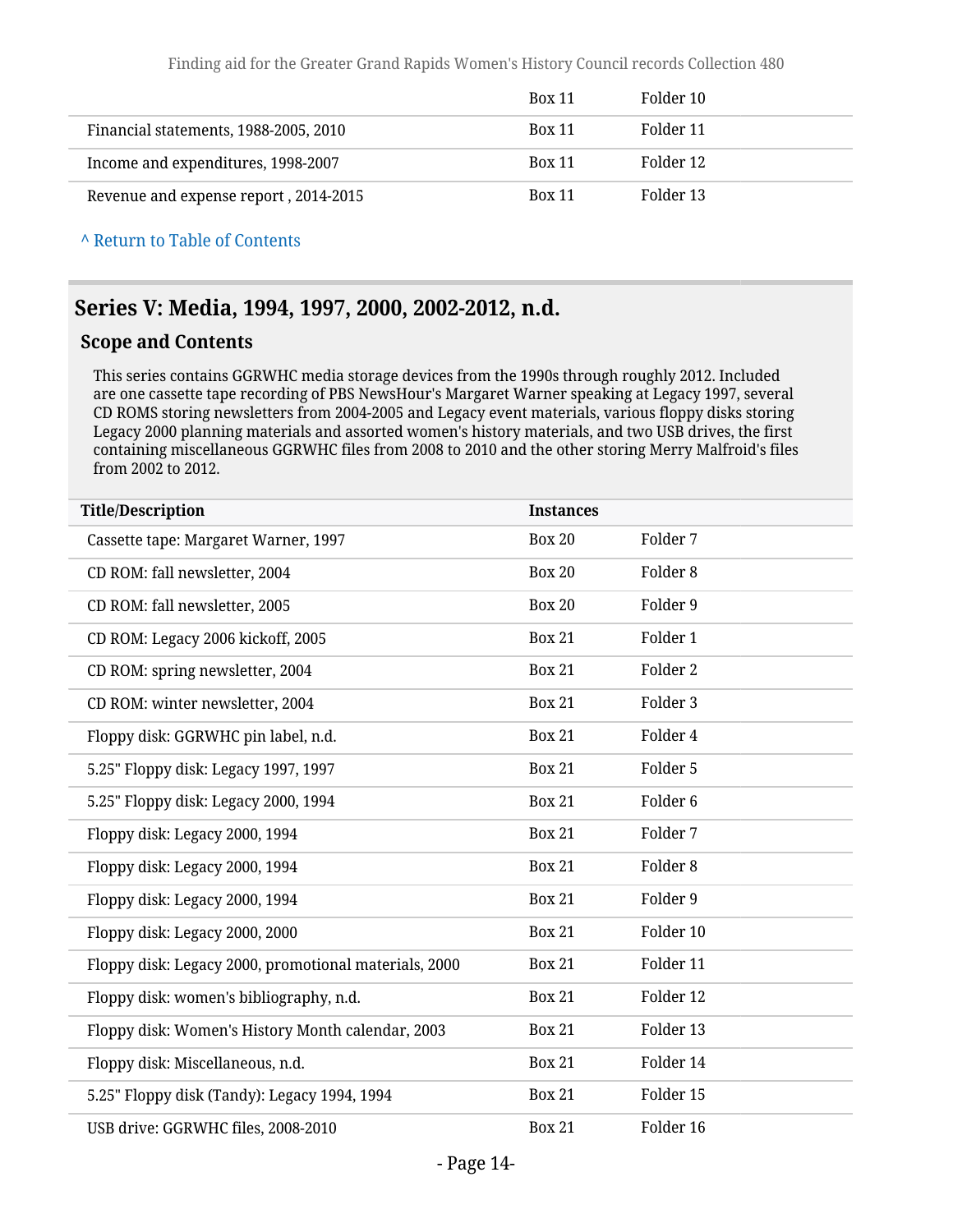USB Drive: Merry Malfroid files, 2002-2012 Box 21 Folder 17

**^** [Return to Table of Contents](#page-1-0)

### <span id="page-14-0"></span>**Series VI: Membership, 1990-2010, n.d.**

### **Scope and Contents**

This series contains GGRWHC membership records, including membership applications, forms, correspondence, dues, invoices, gentle reminders, membership lists and rosters by year, and Women's History Month resolutions from roughly 1991 to 2004.

# <span id="page-14-1"></span>**Subseries A: Applications and member lists, 1990, 1994, 1996-2008**

| <b>Title/Description</b>              | <b>Instances</b> |           |
|---------------------------------------|------------------|-----------|
| Membership applications, 2003         | <b>Box 22</b>    | Folder 1  |
| Membership applications, 2004         | <b>Box 22</b>    | Folder 2  |
| Membership applications, 2005-2006    | <b>Box 22</b>    | Folder 3  |
| Membership applications, 2006-2007    | <b>Box 22</b>    | Folder 4  |
| Membership applications, 2008         | <b>Box 22</b>    | Folder 5  |
| Membership list, 1994                 | <b>Box 23</b>    | Folder 9  |
| Membership list, 1996                 | <b>Box 23</b>    | Folder 10 |
| Membership list, 1997                 | <b>Box 23</b>    | Folder 11 |
| Membership list, 2001                 | <b>Box 23</b>    | Folder 12 |
| Membership list, 2003                 | <b>Box 23</b>    | Folder 13 |
| Mailing lists, 1990, 1996-1999        | <b>Box 23</b>    | Folder 15 |
| Mailing lists, 2000-2003              | <b>Box 23</b>    | Folder 16 |
| Mailing lists, 2009-2010              | <b>Box 23</b>    | Folder 17 |
| Membership recommendations, 2006-2007 | <b>Box 24</b>    | Folder 1  |
| Membership roster, 1996               | <b>Box 24</b>    | Folder 2  |
| Membership roster, 1996               | <b>Box 24</b>    | Folder 3  |
| Membership roster, 1996               | <b>Box 24</b>    | Folder 4  |

### <span id="page-14-2"></span>**Subseries B: Administrative materials, 1996, 2001, 2004-2009**

| Title/Description         | <b>Instances</b> |          |
|---------------------------|------------------|----------|
| Correspondence, 2006-2007 | <b>Box 22</b>    | Folder 6 |
| Dues, 2004-2005           | <b>Box 22</b>    | Folder 7 |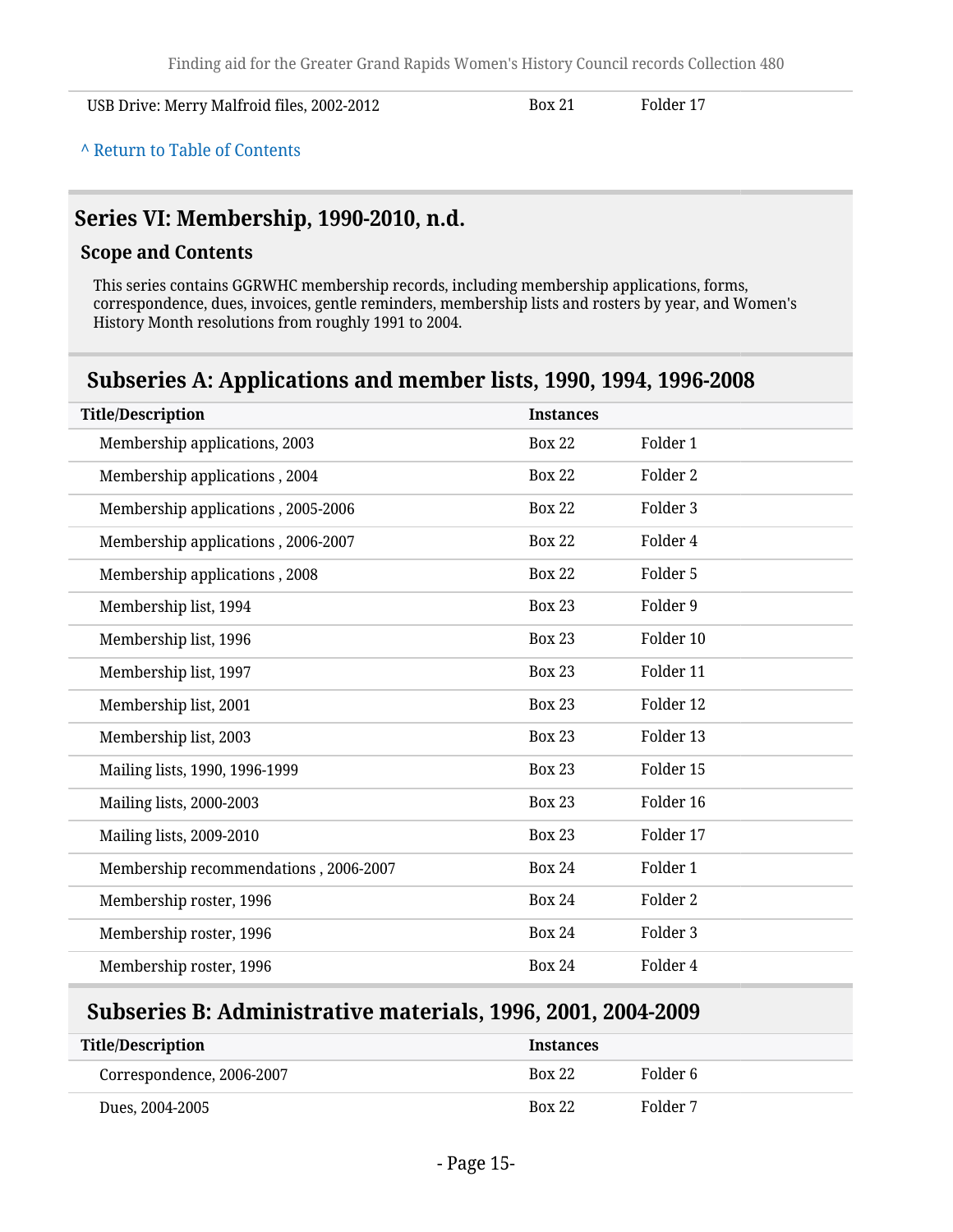| Dues, 2005-2006                                                                 | <b>Box 22</b> | Folder <sub>8</sub> |
|---------------------------------------------------------------------------------|---------------|---------------------|
| Dues, 2006-2007                                                                 | <b>Box 22</b> | Folder 9            |
| Dues, 2007-2008                                                                 | <b>Box 22</b> | Folder 10           |
| Forms, 2001                                                                     | <b>Box 22</b> | Folder 11           |
| General correspondence, 1996, 2009                                              | <b>Box 22</b> | Folder 12           |
| Gentle reminders, 2004                                                          | <b>Box 23</b> | Folder 1            |
| Gentle reminders, 2005                                                          | <b>Box 23</b> | Folder <sub>2</sub> |
| Gentle reminders, 2006                                                          | <b>Box 23</b> | Folder <sub>3</sub> |
| Gentle reminders, 2007                                                          | <b>Box 23</b> | Folder 4            |
| Invoices, 2004                                                                  | <b>Box 23</b> | Folder 5            |
| Invoices, 2005                                                                  | <b>Box 23</b> | Folder <sub>6</sub> |
| Invoices, 2006                                                                  | <b>Box 23</b> | Folder 7            |
| Invoices, 2007                                                                  | <b>Box 23</b> | Folder <sub>8</sub> |
| Mailing labels, 2001                                                            | <b>Box 23</b> | Folder 14           |
| Membership materials, 1996, 2006, n.d.                                          | <b>Box 23</b> | Folder 18           |
| Newsletter options, 2007-2008                                                   | <b>Box 23</b> | Folder 19           |
| Women's History Month resolutions, award covers, n.d.                           | <b>Box 24</b> | Folder 5            |
| Women's History Month resolutions, City of Grand Rapids,<br>1991, 1995, 2000    | <b>Box 24</b> | Folder <sub>6</sub> |
| Women's History Month resolutions, Grand Rapids<br>Community College, 1991-2004 | <b>Box 24</b> | Folder 7            |

#### **^** [Return to Table of Contents](#page-1-0)

# <span id="page-15-0"></span>**Series VII: Organizations, 1988-2010, n.d.**

### **Scope and Contents**

This series contains records for the variety of organizations from 1988 to 2010 with whom the GGRWHC has partnered with for events and or projects, applied for and or received funding from, and other organizations with which the GGRWHC has established professional connections. Notably, this series includes many women's organizations with focuses varying from historical research and commemoration to more contemporary women's issues.

| <b>Title/Description</b>                                       | <b>Instances</b> |          |
|----------------------------------------------------------------|------------------|----------|
| Aquinas College, 1993-1994                                     | <b>Box 24</b>    | Folder 8 |
| Baxter Community Center: 25th anniversary celebration,<br>1993 | <b>Box 24</b>    | Folder 9 |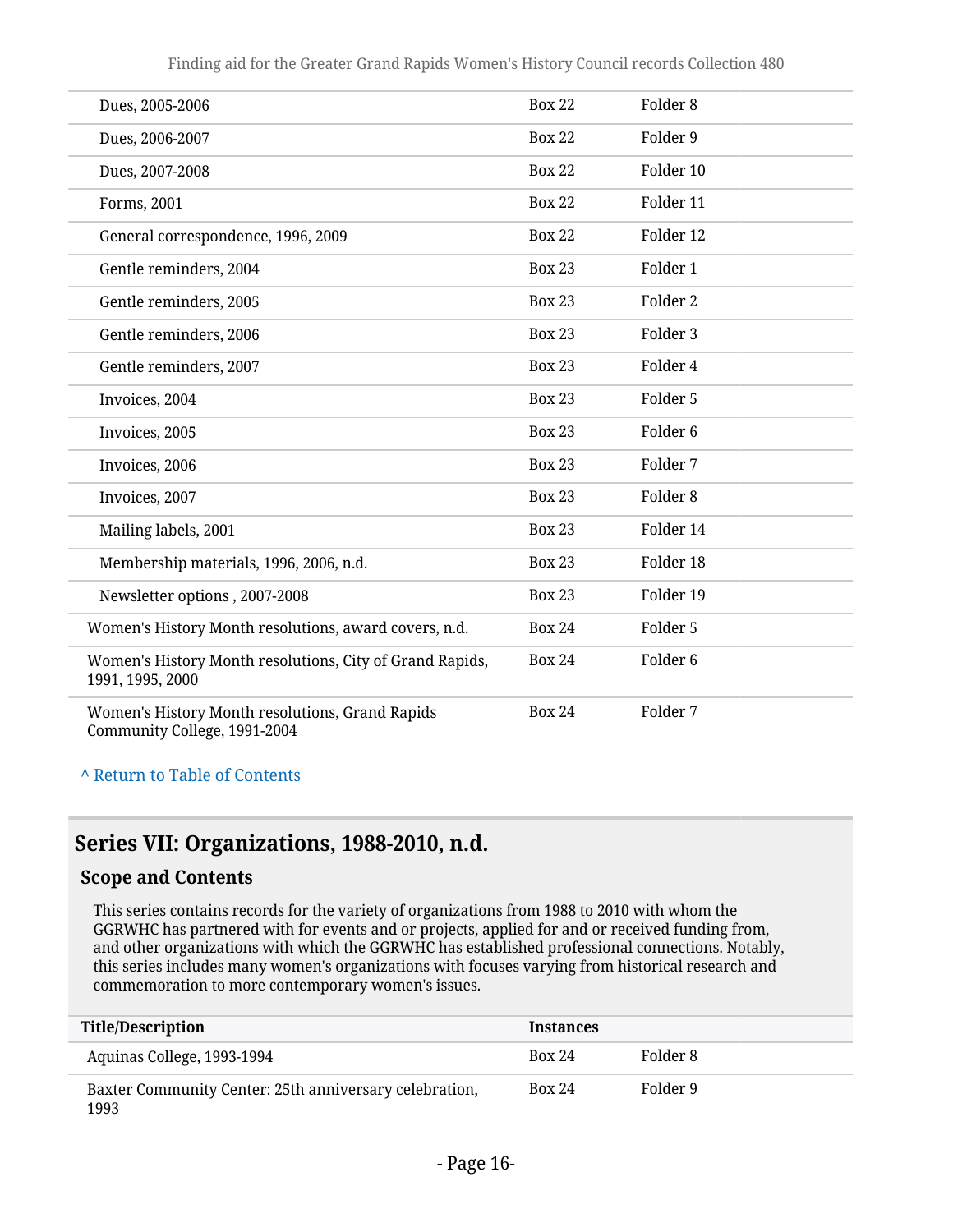| Beijing conference program, 1995                                             | <b>Box 24</b> | Folder 10           |
|------------------------------------------------------------------------------|---------------|---------------------|
| Business Women's Network, 1991-2001, n.d.                                    | <b>Box 24</b> | Folder 11           |
| Calvin College, 1991-1996                                                    | <b>Box 24</b> | Folder 12           |
| Center for the Education of Women, n.d.                                      | <b>Box 24</b> | Folder 13           |
| Direction Center, 1995-1997                                                  | <b>Box 24</b> | Folder 14           |
| Frey Foundation, 1991-1993                                                   | <b>Box 24</b> | Folder 15           |
| Girl Scouts, 1991-2003, n.d.                                                 | <b>Box 24</b> | Folder 16           |
| Grand Rapids Historical Society, 1999, n.d.                                  | <b>Box 24</b> | Folder 17           |
| Grand Rapids Jaycees Foundation, 1995-2000, n.d,                             | <b>Box 24</b> | Folder 18           |
| Grand Rapids Public Library, 1988, 1993                                      | <b>Box 24</b> | Folder 19           |
| Grand Rapids Public Library, 1993-2010, n.d.                                 | <b>Box 25</b> | Folder 1            |
| Grand Rapids Public Museum, 1996-2005                                        | <b>Box 25</b> | Folder 2            |
| Grand Valley State University, 1991-2003, n.d.                               | <b>Box 25</b> | Folder 3            |
| Grand Valley State University expert source guides, 1997,<br>1999            | <b>Box 25</b> | Folder 4            |
| Historical Society of Michigan, 2000-2004, n.d.                              | <b>Box 25</b> | Folder 5            |
| Michigan Education Association: Celebrate the World of<br><b>Women, 1993</b> | <b>Box 25</b> | Folder <sub>6</sub> |
| Michigan History Directory, 2006-2007                                        | <b>Box 25</b> | Folder 7            |
| The Michigan Woman, 1997                                                     | <b>Box 25</b> | Folder 8            |
| Kent Garden Club, 1994-1996                                                  | <b>Box 25</b> | Folder 9            |
| Leadership Grand Rapids, 1995, n.d.                                          | <b>Box 25</b> | Folder 10           |
| Grand Rapids Women's Chorus, 1998                                            | <b>Box 25</b> | Folder 11           |
| Making History workshop, 1997                                                | <b>Box 25</b> | Folder 12           |
| Michigan Oral History Association, 1994-2005                                 | <b>Box 25</b> | Folder 13           |
| Michigan Women's Foundation, 1994-1998, n.d.                                 | <b>Box 25</b> | Folder 14           |

# <span id="page-16-0"></span>**Michigan Women's Hall of Fame Awards dinners, 1988-2011, 2015-2017**

| <b>Title/Description</b>                       | <b>Instances</b> |          |
|------------------------------------------------|------------------|----------|
| Hall of fame awards dinner booklets, 1988-1989 | Box 6            | Folder 1 |
| Hall of fame awards dinner booklets, 1990-1991 | Box 6            | Folder 2 |
| Hall of fame awards dinner booklets, 1992-1993 | Box 6            | Folder 3 |
| Hall of Fame awards dinner, 1992-1993          | Box 5            | Folder 7 |

Hall of Fame Awards dinner, 1994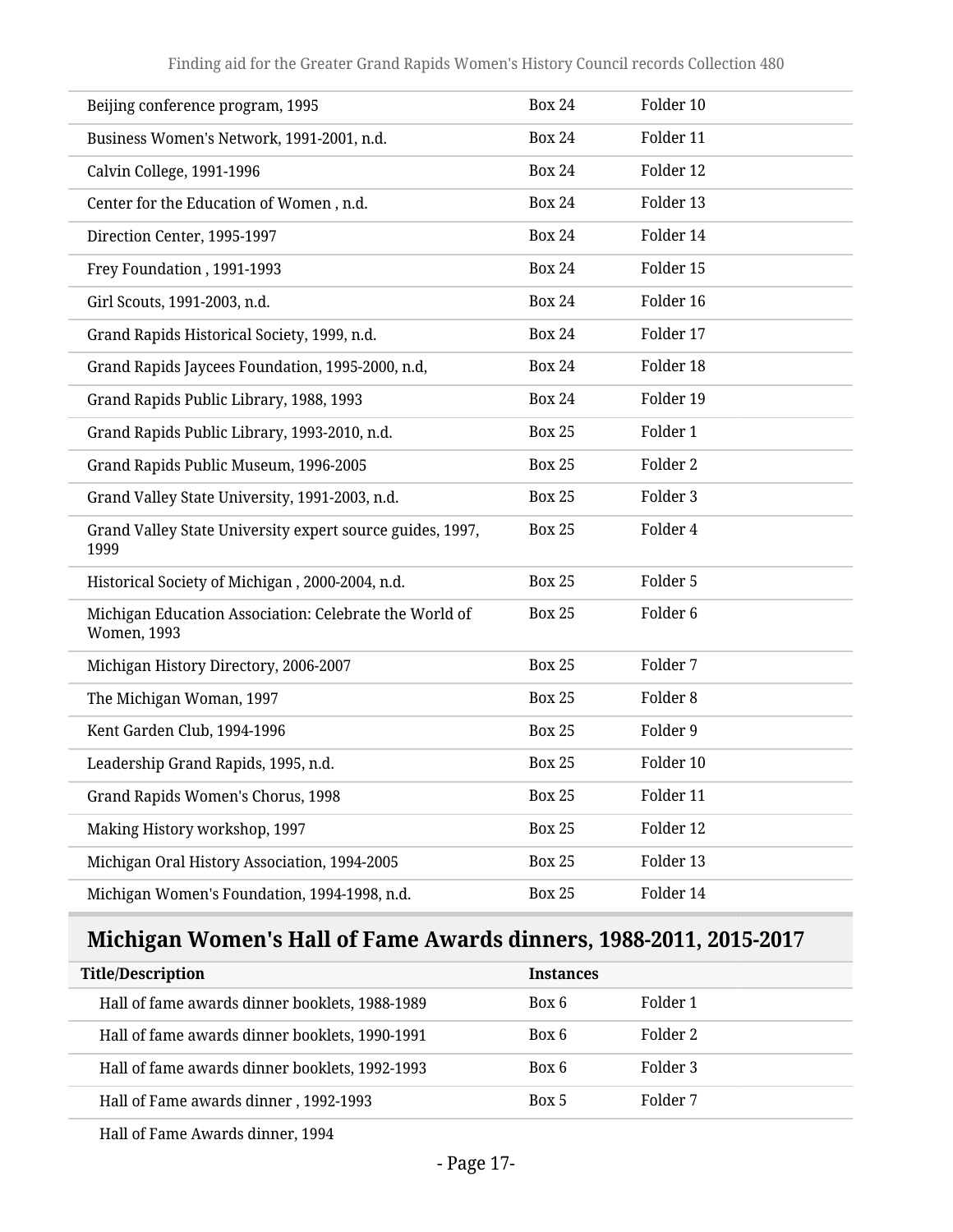|                                                                         | Box 5         | Folder <sub>8</sub> |
|-------------------------------------------------------------------------|---------------|---------------------|
| Hall of fame awards dinner booklets, 1994-1995                          | Box 6         | Folder 4            |
| Hall of Fame Awards dinner, 1995                                        | Box 5         | Folder 9            |
| Hall of Fame Awards dinner, 1996                                        | Box 5         | Folder 10           |
| Hall of fame awards dinner booklets, 1996-1997                          | Box 6         | Folder 5            |
| Hall of Fame Awards dinner, 1997                                        | Box 5         | Folder 11           |
| Hall of fame awards dinner booklets, 1998-1999                          | Box 6         | Folder <sub>6</sub> |
| Hall of fame awards dinner booklets, 2000-2001                          | Box 6         | Folder 7            |
| Hall of fame awards dinner booklets, 2002-2003                          | Box 6         | Folder <sub>8</sub> |
| Hall of Fame Awards dinner, 2003                                        | Box 5         | Folder 12           |
| Hall of Fame Awards dinner, 2004                                        | Box 5         | Folder 13           |
| Hall of fame awards dinner booklets, 2004-2005                          | Box 7         | Folder 1            |
| Hall of Fame Awards dinner, 2005                                        | Box 5         | Folder 14           |
| Hall of Fame Awards dinner, 2006                                        | Box 5         | Folder 15           |
| Hall of Fame Awards dinner, 2007                                        | Box 5         | Folder 16           |
| Hall of fame awards dinner booklets, 2007, 2010, 2012                   | Box 7         | Folder <sub>2</sub> |
| Hall of Fame Awards dinner, 2011                                        | Box 5         | Folder 17           |
| Hall of fame awards dinner booklets, 2015-2017                          | Box 7         | Folder 3            |
| Michigan Women's Historical Center and Hall of Fame,<br>1989-1995       | <b>Box 26</b> | Folder 1            |
| Michigan Women's Historical Center and Hall of Fame,<br>1996-2003, n.d. | <b>Box 26</b> | Folder <sub>2</sub> |
| Michigan Women's Studies Association, 1991-1994                         | <b>Box 26</b> | Folder 3            |
| Michigan Women's Studies Association, 1994-2003                         | <b>Box 26</b> | Folder 4            |
| Ms. Foundation for Women, 1992                                          | <b>Box 26</b> | Folder 5            |
| National Association for Women in Education, n.d.                       | <b>Box 26</b> | Folder <sub>6</sub> |
| National Women's History Project, 1995-2005, n.d.                       | <b>Box 26</b> | Folder 7            |
| National Women's History Project catalogs, 1994-1995                    | <b>Box 26</b> | Folder <sub>8</sub> |
| National Women's History Project catalogs, 1996-1999                    | <b>Box 26</b> | Folder 9            |
| National Women's History Project catalogs, 2000-2005                    | <b>Box 26</b> | Folder 10           |
| National Women's History Project publications, 1996, 2000,<br>n.d.      | <b>Box 26</b> | Folder 11           |
| The Nokomis Foundation, 1991-2008                                       | <b>Box 27</b> | Folder 1            |

Planned Parenthood, 2003, n.d.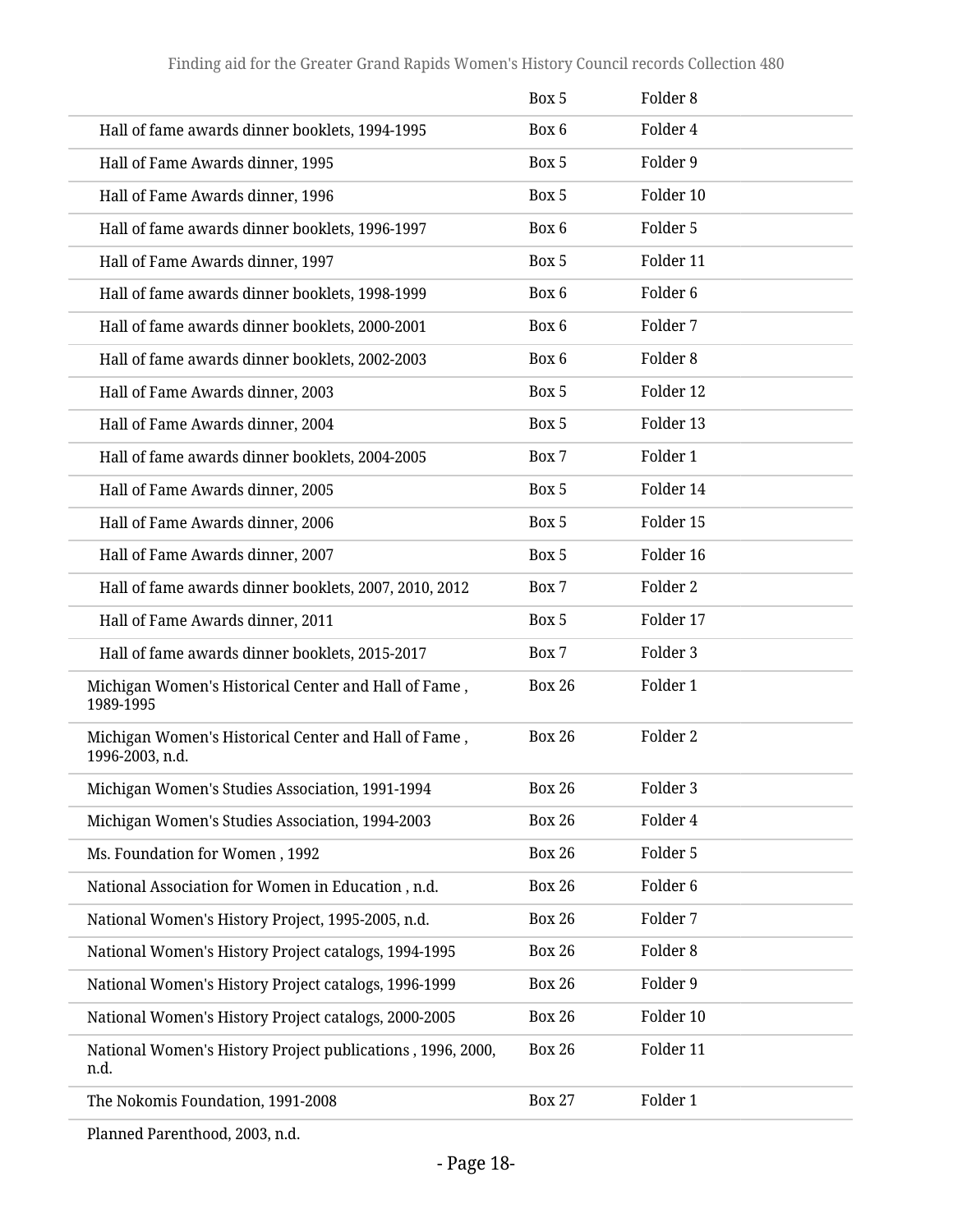|                                        | <b>Box 27</b> | Folder 2 |
|----------------------------------------|---------------|----------|
| U.S. Postal Service, 2008-2009, n.d.   | <b>Box 27</b> | Folder 3 |
| Women of Achievement and Courage, 1996 | <b>Box 27</b> | Folder 4 |
| Women's City Club, 1996-1997, n.d.     | <b>Box 27</b> | Folder 5 |
| Y.W.C.A.: Run Jane Run, n.d.           | <b>Box 27</b> | Folder 6 |

**^** [Return to Table of Contents](#page-1-0)

## <span id="page-18-0"></span>**Series VIII: Photographs and realia, 1905, 1991, 1994-1995, 1996-1997, 2003-2004, 2009, n.d.**

#### **Scope and Contents**

This series contains GGRWHC photographs and, the bulk of which are from the 1990s to the early 2000s. The diversity of the photographs and realia included reflects the variety of initiatives in which the GGRWHC participated in and or directed. Examples include photographs from workshops, awards ceremonies, and historical programs as well as brochures, flyers, and various pins.

### <span id="page-18-1"></span>**Photographs, 1905, 1991, 1994, 1996-1997, 2003-2004, n.d.**

| <b>Title/Description</b>                                                                | <b>Instances</b> |                      |
|-----------------------------------------------------------------------------------------|------------------|----------------------|
| African American Women and History, 1991                                                | <b>Box 27</b>    | Folder 7             |
| Annual Meeting, 1997                                                                    | <b>Box 27</b>    | Folder 8             |
| Athena Awards, n.d.                                                                     | <b>Box 27</b>    | Folder 9             |
| Come and Be Heard: Visual Response to Women's Issues,<br>Grand Rapids Art Museum, n.d.  | <b>Box 27</b>    | Folder 10            |
| Community Response to Women's Issues, 1997                                              | <b>Box 27</b>    | Folder 11            |
| Diversity Workshop, G.R.C.C., n.d.                                                      | <b>Box 27</b>    | Folder 12            |
| Dominican History Celebration, Marywood, n.d.                                           | <b>Box 27</b>    | Folder 13            |
| Equality Day, 1996                                                                      | <b>Box 27</b>    | Folder 14            |
| Girl Scouts, n.d.                                                                       | <b>Box 27</b>    | Folder 15            |
| Grand Rapids Civic Theatre, Aunt Jane, and others, 1997                                 | <b>Box 27</b>    | Folder 16            |
| Hall of Fame, 2004                                                                      | <b>Box 27</b>    | Folder 17            |
| Knock Out Stress and Tap Your Spirituality, Alison Brown,<br>Butterworth Hospital, 1997 | <b>Box 27</b>    | Folder 18            |
| Legacy, 1994, 1905                                                                      | <b>Box 27</b>    | Folder 19            |
| Legacy, 1997                                                                            | <b>Box 27</b>    | Folder 20            |
| Legacy, 1997                                                                            | <b>Box 27</b>    | Folder <sub>21</sub> |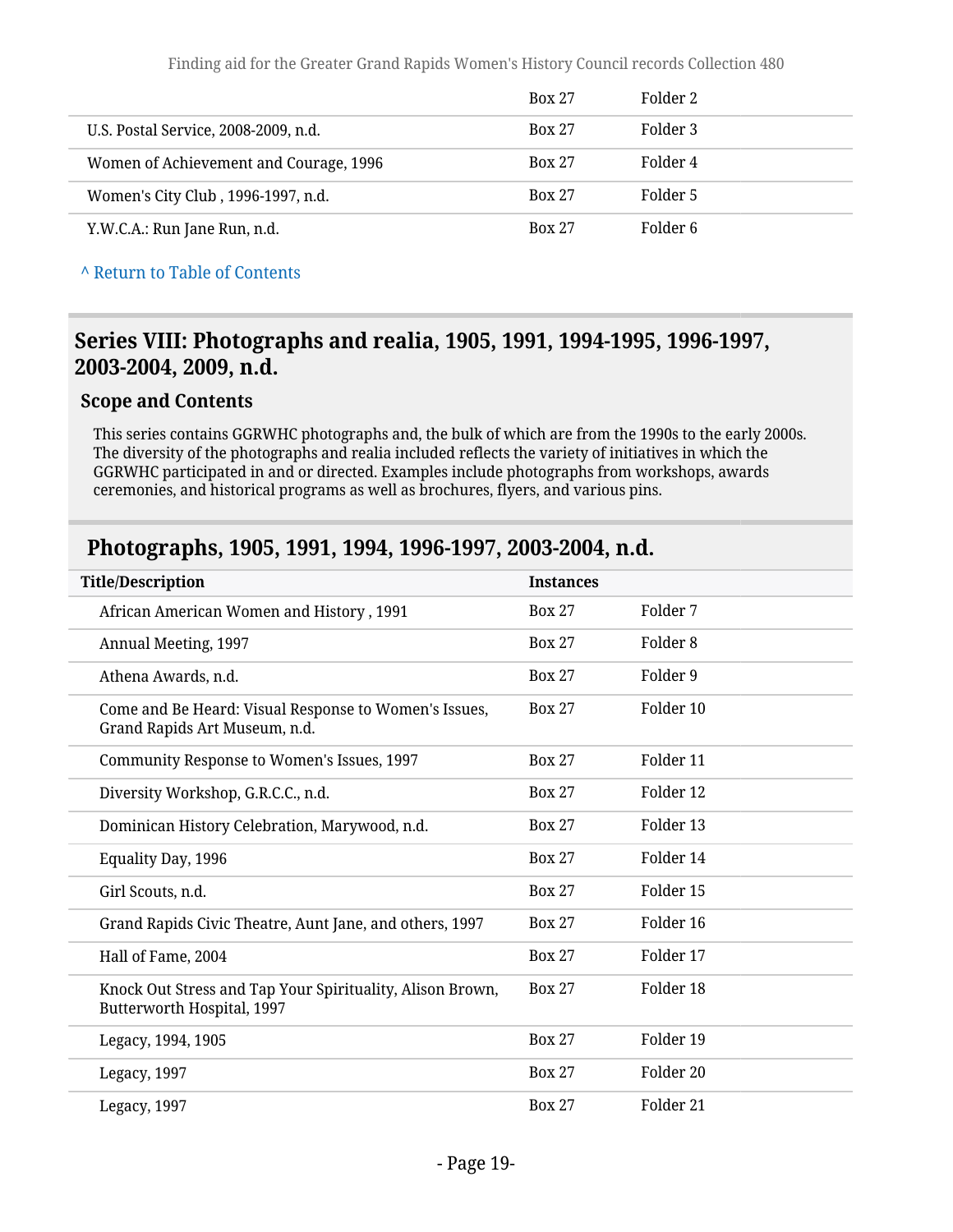| Legacy, 1997                                                                  | <b>Box 28</b> | Folder 1            |
|-------------------------------------------------------------------------------|---------------|---------------------|
| Legacy, kickoff breakfast, 1997                                               | <b>Box 28</b> | Folder 2            |
| Legacy, Making Women's Voices Heard: A Forum on<br>Women in MI Politics, 1997 | <b>Box 28</b> | Folder 3            |
| Legacy, 2003                                                                  | <b>Box 28</b> | Folder 4            |
| Legacy, kickoff breakfast, 2003                                               | <b>Box 28</b> | Folder 5            |
| Making a Difference: Women Leaders in G.R., 1997                              | <b>Box 28</b> | Folder <sub>6</sub> |
| "Messages," Ford Museum, 1997                                                 | <b>Box 28</b> | Folder 7            |
| Michigan's Culinary Heritage, Kent Library, 1997                              | <b>Box 28</b> | Folder <sub>8</sub> |
| Miscellaneous, n.d.                                                           | <b>Box 28</b> | Folder 9            |
| Opening breakfast, n.d.                                                       | <b>Box 28</b> | Folder 10           |
| PBS Lehrer News Hour, Margaret Warner, 1997                                   | <b>Box 28</b> | Folder 11           |
| Profiles of G.R. Women, 1997                                                  | <b>Box 28</b> | Folder 12           |
| Schuler Books, afternoon program, n.d.                                        | <b>Box 28</b> | Folder 13           |
| Second Legacy opinion, 1997                                                   | <b>Box 28</b> | Folder 14           |
| Tossed Salad Diversity Conference, n.d.                                       | <b>Box 28</b> | Folder 15           |
| We Honor Them, Theta Chi Omega and Alpha Kappa<br>Alpha, 1997                 | <b>Box 28</b> | Folder 16           |
| Women's City Club open house, n.d.                                            | <b>Box 28</b> | Folder 17           |

# <span id="page-19-0"></span>**Realia, 1994-1995, 2003-2005, 2009, n.d.**

| <b>Title/Description</b>                           | <b>Instances</b> |           |
|----------------------------------------------------|------------------|-----------|
| GGRWHC brochures, n.d.                             | Box 3            | Folder 6  |
| GGRWHC flyers, 2009, n.d.                          | Box 3            | Folder 7  |
| GGRWHC pins, administrative forms, 2003-2005, n.d. | Box 3            | Folder 8  |
| GGRWHC pins: "Legacy", n.d.                        | Box 3            | Folder 10 |
| GGRWHC pins: "An Evening with Anita F. Hill", 1994 | Box 3            | Folder 9  |
| GGRWHC pins: "Legacy", n.d.                        | Box 3            | Folder 11 |
| GGRWHC pins: "Legacy", n.d.                        | Box 3            | Folder 12 |
| GGRWHC pins: "Legacy", n.d.                        | Box 3            | Folder 13 |
| GGRWHC pins: "Legacy", n.d.                        | Box 3            | Folder 14 |
| Pin: "Use Your Vote", n.d.                         | Box 4            | Folder 7  |
| Pin: "Votes for Women", 1995                       | Box 4            | Folder 8  |
|                                                    |                  |           |

Stationary, GGRWHC, n.d.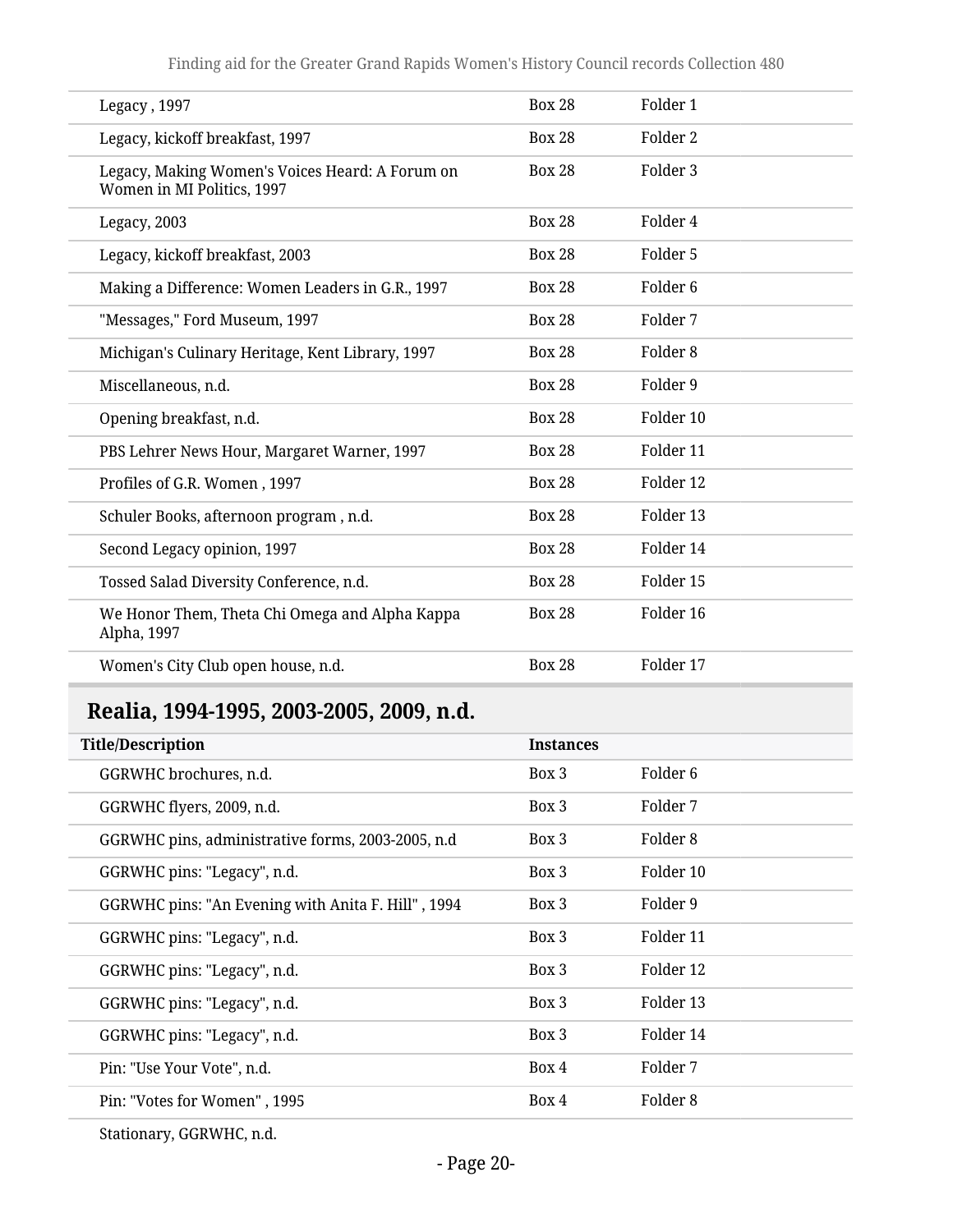Box 4 Folder 11

#### **^** [Return to Table of Contents](#page-1-0)

### <span id="page-20-0"></span>**Series IX: Publications, 1989-2018, n.d.**

### **Scope and Contents**

This series contains publications that the GGRWHC was affiliated with, collected, published and or contributed to. Notable in this series are Council newsletters from 1989 to 2018. Also notable is an issue of Grand River Valley History (1995, Volume 12) entirely dedicated to women's history and the work of the GGRHWC and to which Council members contributed articles.

### <span id="page-20-1"></span>**Greater Grand Rapids Women's History Council , 1989-2018**

# **Greater Grand Rapids Women's History Council Newsletters , 1989-2018**

<span id="page-20-2"></span>

| <b>Title/Description</b>                                                                               | <b>Instances</b> |                     |
|--------------------------------------------------------------------------------------------------------|------------------|---------------------|
| Greater Grand Rapids Women's History Council<br>Newsletters, 1989-1998                                 | <b>Box 12</b>    | Folder <sub>3</sub> |
| Greater Grand Rapids Women's History Council<br>newsletters, 1999-2006                                 | <b>Box 12</b>    | Folder 4            |
| Greater Grand Rapids Women's History Council<br>newsletters, 2007-2010                                 | <b>Box 12</b>    | Folder 5            |
| Greater Grand Rapids Women's History Council<br>newsletters, 2011-2018                                 | <b>Box 12</b>    | Folder <sub>6</sub> |
| Greater Grand Rapids Women's History Council<br>newsletter drafts and correspondence, 1999-2003        | <b>Box 12</b>    | Folder 7            |
| <b>Greater Grand Rapids Women's History Council</b><br>newsletter drafts and correspondence, 2004      | <b>Box 12</b>    | Folder <sub>8</sub> |
| <b>Greater Grand Rapids Women's History Council</b><br>newsletter drafts and correspondence, 2005      | <b>Box 12</b>    | Folder 9            |
| <b>Greater Grand Rapids Women's History Council</b><br>newsletter drafts and correspondence, 2006-2008 | <b>Box 12</b>    | Folder 10           |
| <b>Other publications</b>                                                                              |                  |                     |
| <b>Title/Description</b>                                                                               | <b>Instances</b> |                     |
| Grand Rapids Public Library and GGRWHC, Women in<br>Grand Rapids History, 1995, 2001                   | <b>Box 12</b>    | Folder <sub>2</sub> |
| Other organizations, 1990-2016                                                                         |                  |                     |
| <b>Title/Description</b>                                                                               | <b>Instances</b> |                     |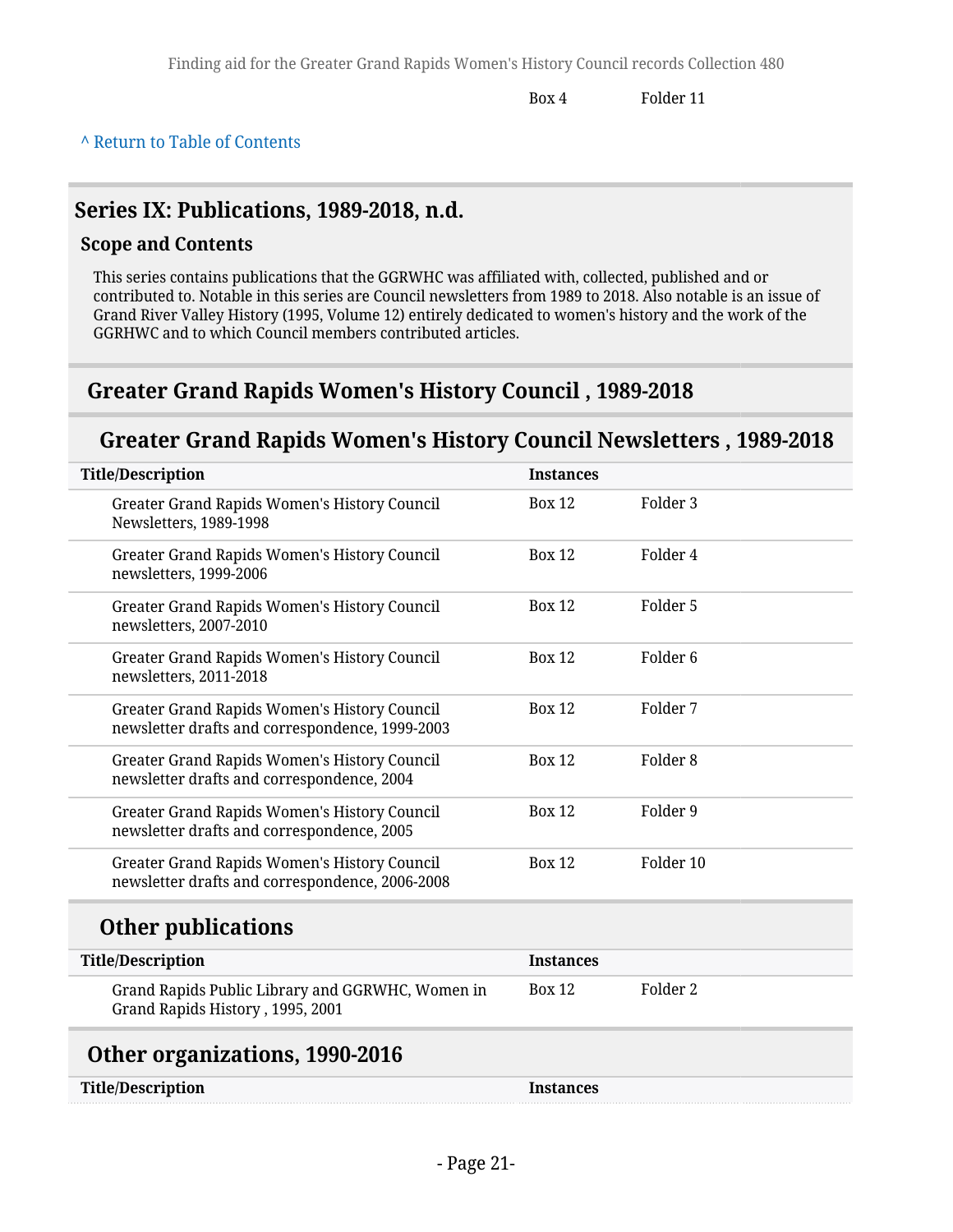| "75 Years of the American Association of University<br>Women of Michigan, 1922-1977", 1997  | <b>Box 28</b> | Folder 18           |
|---------------------------------------------------------------------------------------------|---------------|---------------------|
| American Association of University Women Newsletter,<br>1993-1994                           | <b>Box 29</b> | Folder 1            |
| Direction Center, 1996-1997                                                                 | <b>Box 29</b> | Folder 2            |
| Grand Rapids Historical Society, Grand River Times, 1998                                    | <b>Box 29</b> | Folder 3            |
| Grand Rapids Historical Society, Grand River Times,<br>2004-2006                            | <b>Box 29</b> | Folder 4            |
| Grand Rapids Historical Society, Grand River Times,<br>2007-2016                            | <b>Box 29</b> | Folder 5            |
| Grand Rapids Historical Society, Grand River Times,<br>2009-2011                            | <b>Box 29</b> | Folder <sub>6</sub> |
| Grand Rapids Historical Society, Grand River Valley<br>History, 1993-1997                   | <b>Box 29</b> | Folder 7            |
| Grand Rapids Historical Society, Grand River Valley<br>History, 1998-2006                   | <b>Box 29</b> | Folder <sub>8</sub> |
| Grand Rapids Historical Society, Grand River Valley<br>History, 2008-2009, 2011-2012        | <b>Box 29</b> | Folder 9            |
| Grand Rapids Magazine, 1994, 2005                                                           | <b>Box 29</b> | Folder 10           |
| Grand Rapids Metropolitan Women, 1995-1996                                                  | <b>Box 29</b> | Folder 11           |
| Grand Rapids Metropolitan Women, 1996-1997                                                  | <b>Box 29</b> | Folder 12           |
| Grand Rapids Metropolitan Women, 1997-1998                                                  | <b>Box 12</b> | Folder 1            |
| Grand Traverse Heritage Center, Women's History Project<br>of Northwest Michigan, 2003-2004 | <b>Box 12</b> | Folder 11           |
| Michigan Women's Commission, Michigan Women,<br>1995-2010                                   | <b>Box 13</b> | Folder 1            |
| Michigan Women's Commission, Women's Resource<br>Directory, 1993                            | <b>Box 13</b> | Folder 2            |
| Michigan Women's Foundation, Trillium, 1991-1999                                            | <b>Box 13</b> | Folder 3            |
| Michigan Women's Foundation, Women's Road Map,<br>1997-1998                                 | <b>Box 13</b> | Folder 4            |
| Michigan Women's Historical Center and Hall of Fame,<br>The House Handbill, 1992-2010       | <b>Box 13</b> | Folder 5            |
| Michigan Women's Studies Association newsletters,<br>1990-1995                              | <b>Box 13</b> | Folder <sub>6</sub> |
| National Women's History Project Gazette, 1995-2010, n.d.                                   | <b>Box 13</b> | Folder 7            |
| The Nokomis Foundation, Voices, 1995-2001                                                   | <b>Box 13</b> | Folder <sub>8</sub> |
| Miscellaneous, 1994-2005, n.d.                                                              | <b>Box 13</b> | Folder 9            |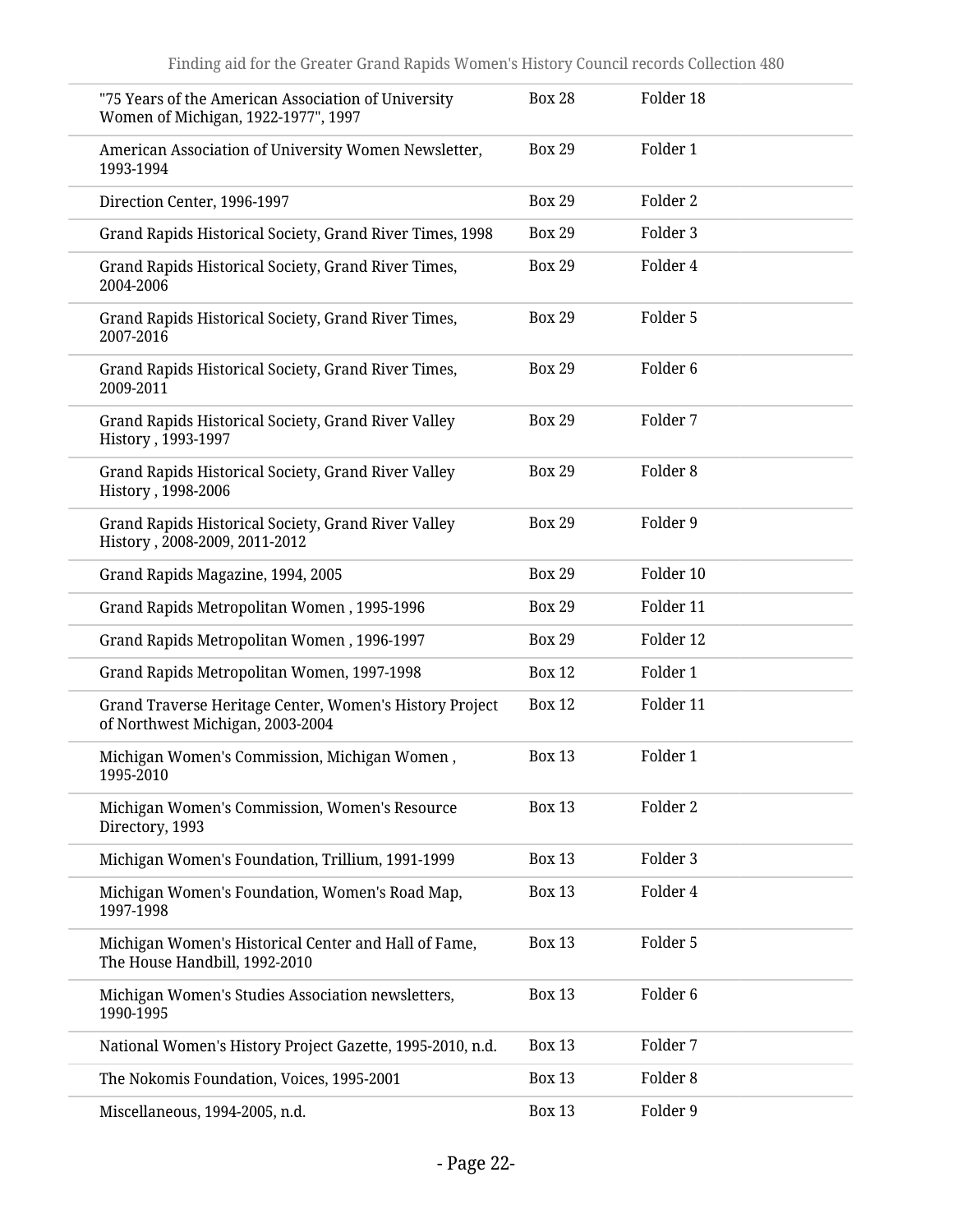Finding aid for the Greater Grand Rapids Women's History Council records Collection 480

| Y.W.C.A., Tribute , 1995            | <b>Box 13</b> | Folder 10 |
|-------------------------------------|---------------|-----------|
| Women Matter Newsletter, 1996, n.d. | <b>Box 13</b> | Folder 11 |

**^** [Return to Table of Contents](#page-1-0)

# <span id="page-22-0"></span>**Series X: Reference, (1980-2015)**

#### **Scope and Contents**

This series contains reference materials collected and utilized by the GGRWHC from 1980 to 2015. Notable in the series are applications with supporting materials submitted by the council to the Michigan Women's Hall of Fame on behalf of historically important local women.

| <b>Title/Description</b>                                           | <b>Instances</b> |                     |
|--------------------------------------------------------------------|------------------|---------------------|
| Articles, miscellaneous, 1980-2015, n.d.                           | <b>Box 14</b>    | Folder 1            |
| Articles, people, 1994-2006, n.d.                                  | <b>Box 14</b>    | Folder 2            |
| Final report of the Status of Women Committee, 1999                | <b>Box 14</b>    | Folder 3            |
| Michigan Women, 1992, 1995                                         | <b>Box 14</b>    | Folder 4            |
| Reference, Constance Rourke, 1993, n.d.                            | <b>Box 14</b>    | Folder 5            |
| Reference, Dorothy Leonard Judd, n.d.                              | <b>Box 14</b>    | Folder <sub>6</sub> |
| Reference, Emily Claytor, articles, 2014                           | <b>Box 14</b>    | Folder 7            |
| Reference, Frances Rutherford, 1891, 1991, n.d.                    | <b>Box 14</b>    | Folder <sub>8</sub> |
| Reference, Minnie C. Blodgett, 1919, 1925, 1931, n.d.              | <b>Box 14</b>    | Folder 9            |
| Reference, miscellaneous, 1983, 1995, n.d.                         | <b>Box 14</b>    | Folder 10           |
| Reference, Roberta A. Griffith, 1899, 1993, 2008, n.d.             | <b>Box 14</b>    | Folder 11           |
| Reference, Susan B. Anthony, 1995, 1998                            | <b>Box 14</b>    | Folder 12           |
| Vergennes Township Living History, n.d.                            | <b>Box 14</b>    | Folder 13           |
| VHS: Gaining Grand, Women in Grand Rapids City<br>Government, 1998 | <b>Box 15</b>    | Object Tape<br>1    |
| VHS: Wood TV 21st Century Women, 2000                              | <b>Box 15</b>    | Object Tape<br>2    |

#### **^** [Return to Table of Contents](#page-1-0)

### <span id="page-22-1"></span>**Series XI: Proclamations**

### **Scope and Contents**

This series contains a copy of the October 2000 Proclamation issued by President Bill Clinton to declare October 11 as Eleanor Roosevelt Day. Eleanor Roosevelt was born on October 11, 1884 in New York City.